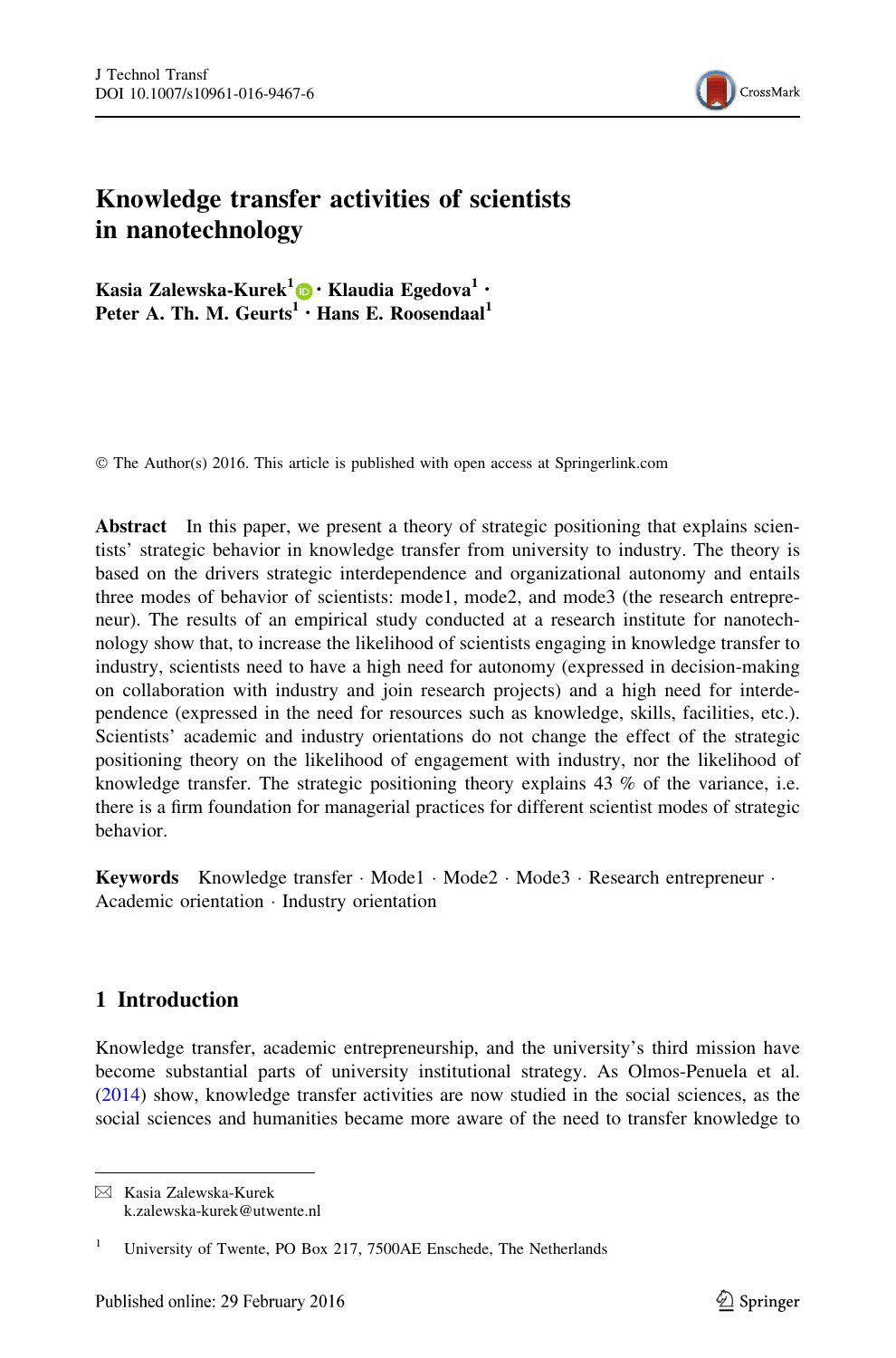industry. Much has been said about universities that engage in entrepreneurial activities such as patenting, new venture creation and support, innovation network creation, etc. (for an overview of the field, see Rothaermel et al. [2007](#page-19-0)). However, this knowledge domain is still in its infancy, as witnessed by the lack of a theory that can explain which conditions lead to successful knowledge transfer from university to industry (Rothaermel et al. [2007](#page-19-0)). There is a need to explain ''the determinants of research productivity and the impact of inventions and commercialization activities'' (Buenstorf [2009\)](#page-18-0). In this study, we seek to deliver and test a theory that draws knowledge transfer boundary conditions by scientists to industry.

The literature has mainly focused on outcomes rather than on the management of relationships between the university and industry. Entrepreneurial activities of scientists or universities are often measured by for instance number of patents, number of spinoffs, contract research, industry training courses, consulting, obtaining grants from external sources, number of graduates, or creating knowledge parks in the case of universities (Louis et al. [1989;](#page-18-0) Klofsten and Jones-Evans [2000](#page-18-0); Arundel and Geuna [2004](#page-17-0); Debackere and Vleugels [2005;](#page-18-0) D'Este and Patel [2007;](#page-18-0) Bekkers and Bodas Freitas [2008](#page-17-0)). While we acknowledge that knowledge transfer means much more than collaboration with industry, we focus here on scientists' behavior, and test these with engagement with industry as the primary possible outcome variable. The phenomenon of engagement in collaboration with industry implies that scientific results can be commercialized further, either by a company involved in research or by scientists. It also implies active co-creation of scientific knowledge. Perkmann et al. ([2013\)](#page-19-0) state that academic engagement, i.e. relationships between scientists and non-academic organizations, is far more frequent than commercialization of research, since it is closer to academic research and thus more agreeable to scientists.

In this paper, we take a managerial perspective on knowledge transfer from academia and ask the following questions: What conditions make scientists explore and exploit possibilities of alliances with industry? What are the managerial conditions for optimizing knowledge transfer in collaboration with industry?

For several decades, it has been a priority of many governments to increase knowledge transfer from academia to industry. This has been more or less successful. Some government initiatives proved to be productive; these include the National Science Foundation's engineering research centers (ERCs) in the US (Feller, Ailes, and Roessner [2002](#page-18-0)), while some—such as the UK Genomics Parks (Swan et al. [2007\)](#page-19-0) have failed. These mode2 government initiatives (Gibbons et al. [1994\)](#page-18-0) gave industry a central position, stressing the importance of societally relevant knowledge as a panacea to the ivory tower (mode1) research type that produces knowledge purely in the academic context. We argue that the failure of the UK initiative was caused by a mismatch between the expectations and behavior of scientists and managerial strategies and practices. The UK government approached scientists in the framework of mode2 (Gibbons et al. [1994\)](#page-18-0), leaving scientists little autonomy. However, mode2 is not the only behavior mode that can be observed among scientists (Kurek et al. [2007](#page-18-0)). The assumption that there is one and only one way to manage knowledge transfer is therefore bound to lead to failure. The notion that one size does not fit all is not new in research policy. For instance, Perkmann et al. [\(2011a](#page-19-0)) argue for "differentiated approaches" to university-industry interactions based on their findings that each scientific discipline needs separate management practices. In this paper, we hold that each scientist behavior mode requires a tailored management approach.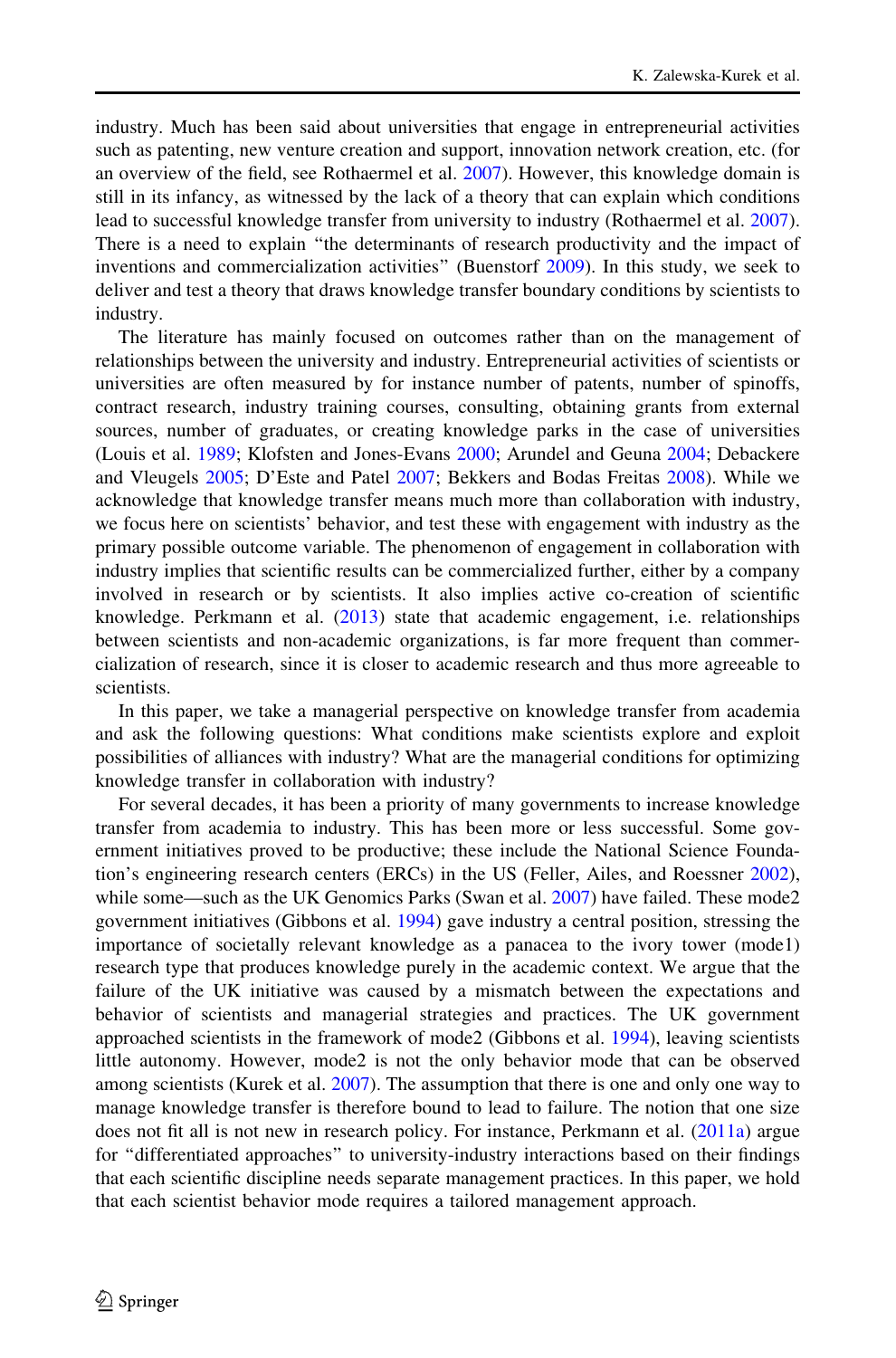## 2 Knowledge transfer from the university to industry

Scientists primarily seek to produce knowledge and disseminate scientific discoveries among the scientific community (Merton [1957](#page-18-0)). Transferring knowledge to industry is not necessarily in their direct interest if it is not encouraged institutionally (e.g. by funding). The literature reveals that one of the reasons scientists engage with industry is to get access to industry resources such as facilities (e.g. D'Este and Patel [2007](#page-18-0)) and knowledge (e.g. D'Este and Perkmann [2010](#page-18-0)). A study among nanotechnology scientists in the Netherlands shows that the main and significant reasons to interact with industry are to solve practical problems and to get access to industry knowledge (Dervojeda [2012\)](#page-18-0). Academic entrepreneurship motivated by personal income plays a minor role in prompting academics to work with industry (D'Este and Perkmann [2010](#page-18-0)). Companies also establish relationships with universities to gain access to various types of resources (Perkmann et al. [2011b](#page-19-0)). Thus, the need to share resources is seen as a major driver for scientists to step out of their ivory tower. The question then becomes how to manage those resources and relationships to create added value.

Research reveals an increase in academia-industry joint ventures (Hall et al. [2001](#page-18-0)) as well as in joint scientific publications (Branstetter [2004;](#page-17-0) Calvert and Patel [2003;](#page-18-0) Verbeek et al. [2002](#page-19-0)). This increase is different across scientific disciplines (Klevorick et al. [1995;](#page-18-0) Landry et al. [2007](#page-18-0)), university departments (Mansfield and Lee [1996](#page-18-0); Schartinger et al. [2001\)](#page-19-0), and regions (Audretsch and Feldman [1996;](#page-17-0) Zucker et al. [1998](#page-19-0)). The distribution of academic scientists' activities in collaboration with industry is highly skewed, with just a few scientists engaged in a large number of interactions (Balconi et al. [2004](#page-17-0); Agrawal and Henderson [2002\)](#page-17-0). The existing literature on knowledge transfer provides answers to questions on the factors that influence knowledge transfer and industry engagement by exploring scientists' institutional environments such as research group characteristics (Olmos-Penuela et al. [2014\)](#page-19-0), individual characteristics such as faculty quality (Perkmann et al. [2011a,](#page-19-0) [b\)](#page-19-0), experience with industry (Bercovitz and Feldman [2003\)](#page-17-0), career stage (Bercovitz and Feldman [2003](#page-17-0); Link et al. [2007\)](#page-18-0), as well as grants and contracts with industry that enhance collaboration between university scientists and companies (Bozeman and Gaughan [2007\)](#page-17-0). D'Este and Patel ([2007](#page-18-0)) observed past behavior, funds raised, age, rank, and status, concluding that these individuals' characteristics have stronger impacts than the characteristics of their departments or universities. An up-to-date overview of individual, organizational, and institutional antecedents and consequences of relationships between scientists and industry by Perkmann et al. [\(2013](#page-19-0)) and an extensive literature analysis on research collaboration by Bozeman et al. ([2013\)](#page-17-0) reveal a knowledge gap concerning the management of relationships. The questions how to manage scientists' behavior and what the appropriate managerial practices have not yet been answered.

## 3 Strategic positioning of scientists and hypothesis development

Relationships between scientists, or scientific departments, and industry, as one of many knowledge and technology transfer channels, are generally established on a temporary basis between two entities with different expectations. Scientists strive for knowledge production and dissemination and pursue their career, which is not necessarily significantly enhanced by connections with industry (Van Rijnsoever et al. [2008](#page-19-0)). Companies expect access to knowledge and state-of-the-art technologies as well as applicable research results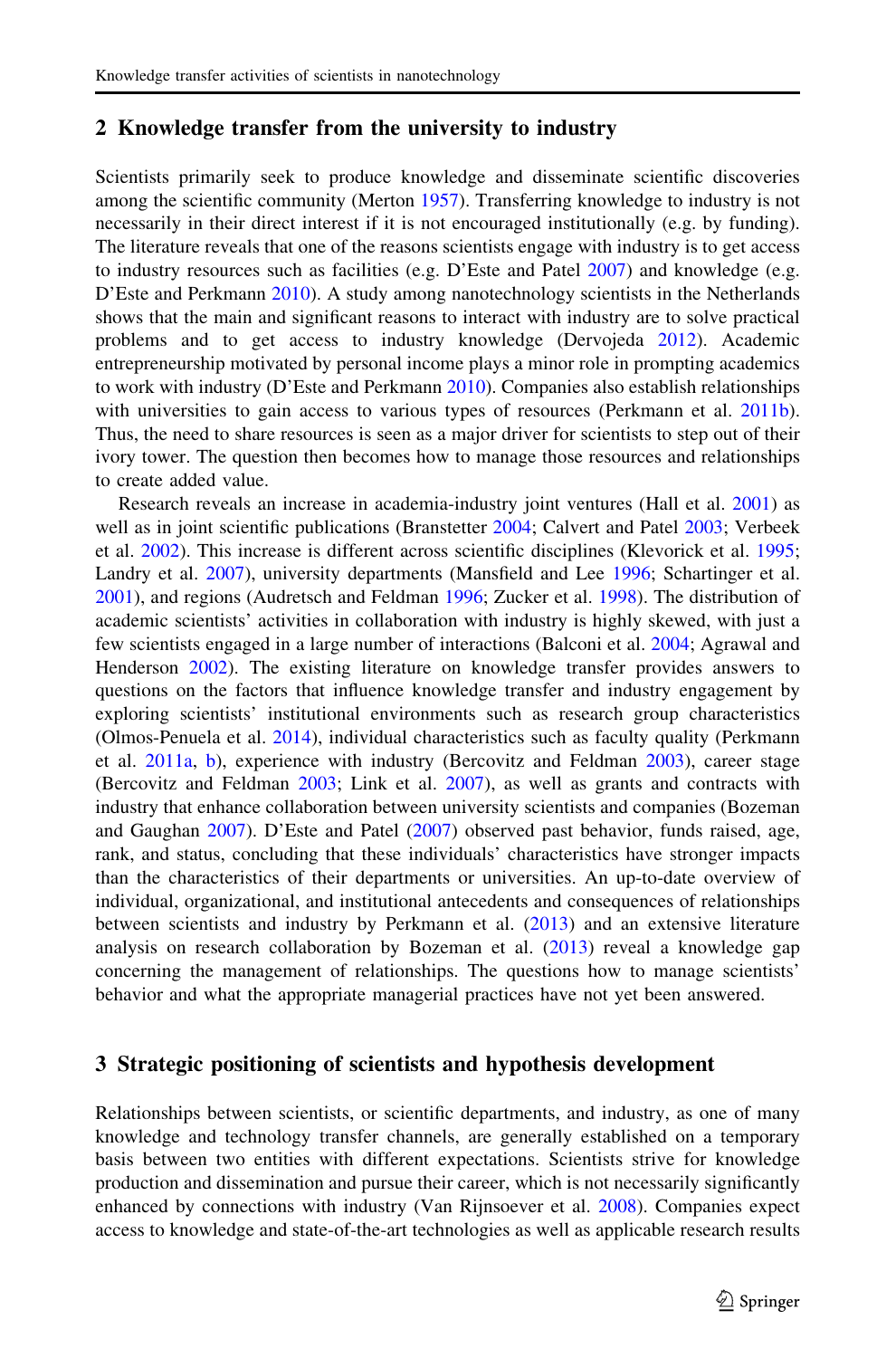(Perkmann et al. [2011a,](#page-19-0) [b\)](#page-19-0). However difficult this collaboration might be, it has a substantial added value if managed properly. These relationships can be seen as temporary strategic alliances that are established to create value. To study them, we explored the literature on strategic alliances and integration of organizations. The literature reveals that strategic alliances are established for strategic reasons of increasing competitive advantage, organizational knowledge, and learning (Gulati [1998\)](#page-18-0), as well as technology development and transfer of resources and processes between two or more organizations (Narula and Hagedoorn [1999\)](#page-19-0). Perkmann and Walsh ([2007\)](#page-19-0) observed that strategic alliances between researchers and industry have been gradually evolving from informal ad hoc cooperation to large-scale long-term alliances. Benefits to scientists from research-industry strategic alliances include access to laboratory equipment, gaining insights that apply to academic research, and supplementing research and education funds (Mansfield [1995](#page-18-0); Murray [2002](#page-19-0)). Eisenhardt and Schoonhoven ([1996\)](#page-18-0) found that alliances are more likely to be formed when both partners are in vulnerable strategic positions (i.e. in need of resources) or when they both are in strong positions (i.e. have valuable resources to share). We assume that each partner must be in the possession of heterogeneous and exchangeable valuable resources, otherwise there would be no incentive to form an alliance. As any other alliance, these alliances between scientists and industry also need proper management and organization (e.g. Gueth [2001\)](#page-18-0).

Alliances can be seen as the integration of organizations, with two factors playing a role in value creation. According to Haspeslagh and Jemison [\(1991](#page-18-0)), the successful integration of merging organizations depends on the need for strategic interdependence (sharing of heterogeneously distributed resources and competences) and the need for organizational autonomy (making decisions about the organization, its goals, strategy, and culture). It should be stressed that the relevant factors are not strategic interdependence and organizational autonomy, but the needs for strategic interdependence and organizational autonomy. In this case, organizational autonomy describes the autonomy of scientists within the alliance of academia and industry. The authors state that these needs are a result of the merging organizations' goals, and that the successful integration of two organizations depends on their strategies for a specific integration.

The idea to analyze relationships between university scientists and industry from the perspective of temporary merging and integrating organizations was inspired by the model of Haspeslagh and Jemison ([1991\)](#page-18-0). While scientists clearly control fewer resources than large and complex organizations and do not develop complex strategies to pursue their ambitions, they do have goals and allocate their resources to implement various strategies to attain these goals. They also have sufficient autonomy to implement their strategies and enter into contracts with industry. The model of Haspeslagh and Jemison [\(1991](#page-18-0)) was adapted to the level of individual scientists, albeit as part of a department within an institute, and developed further into the strategic positioning theory, and was successfully applied in studies on knowledge production (Kurek et al. [2007;](#page-18-0) Zalewska-Kurek et al. [2010;](#page-19-0) Lyhne [2012](#page-18-0)). The results show that knowledge production differs in different behavior modes. Following up on these studies' results, we test the theory with knowledge transfer activities as new dependent variable. If the needs for resources and autonomy make a difference concerning knowledge production, they might also influence knowledge transfer. We claim that scientists' behavior in knowledge transfer can be managed by research management, which can apply appropriate managerial practices to increase knowledge transfer.

Strategic positioning theory states that there are four scientist behavior types: mode1, mode2, mode3, and mode0 (see Fig. [1](#page-4-0)). These modes are ideal types in the Weberian sense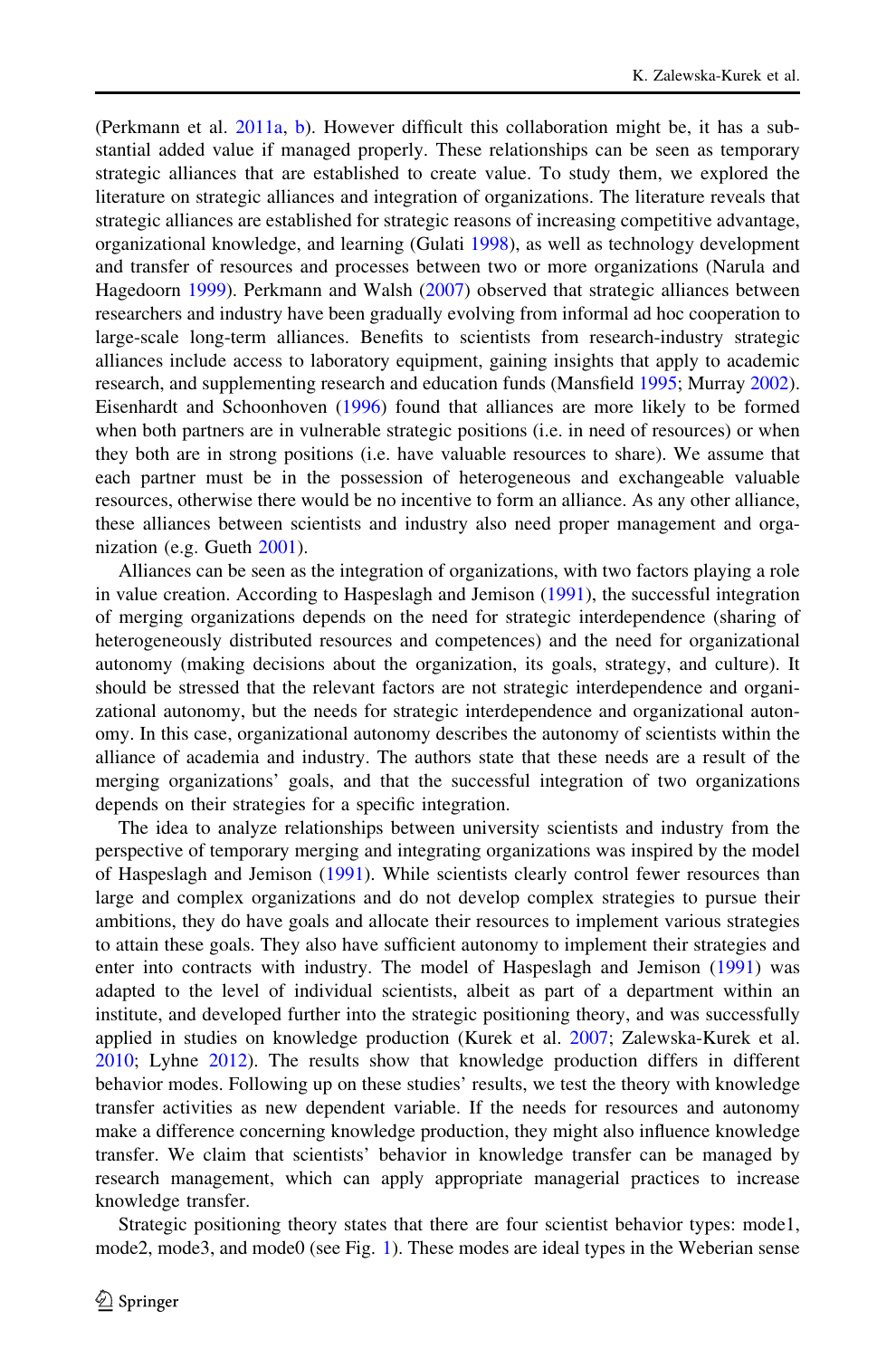<span id="page-4-0"></span>

Fig. 1 Managerial modes of behavior

and are consequentially continuous because the dimensions are continuous. Mode0, which means no integration between actors, is not relevant for our purpose, and we will not discuss it further.

Mode1 is close to what is known in the literature as the ivory tower. Scientists' characterized by this mode have a high need to pursue their own goals without any need for external resources. Like Gibbons et al.'s mode1 ([1994\)](#page-18-0), these scientists do not engage with industry; they are interested only in pursuing their academic interests. Mode2 scientists have a high need for external resources but a low need to make own decisions in their research. This means that these scientists will depend on their environments in developing their research more than mode1 scientists. The mode2 type is close to Gibbons et al.'s mode2 [\(1994](#page-18-0)) or strategic research (Ziman [1991\)](#page-19-0), where there is much involvement by government and large multinational corporations in the knowledge production system. While we use *close*, the modes proposed by Gibbons et al. ([1994\)](#page-18-0) were not based on a managerial framework, but sought to describe what the authors observed as taking place in the science system.

Mode3 characterizes entrepreneurial scientists, who interact with their environments to share resources and are also driven by a high need for own decision-making in their research.

Assuming scientists' rationality, decisions regarding research are driven by scientists' goals. While scientists strive for maximum autonomy (Ziman [1991](#page-19-0); Aghion et al. [2008](#page-17-0)), they might still give up some of their autonomy and might have to accept more interdependence, if this were desirable to them, e.g. to attain their research or career goals. A research direction can seek to serve a particular purpose of the industrial partner's or the institution's strategy. Blumenthal et al. ([1996](#page-17-0)) show that lifescience scientists in the US receiving industry support say that their research topic choices are influenced by a project's commercial potential. Zalewska-Kurek et al. ([2010\)](#page-19-0) showed that the higher the need is to make autonomous decisions in research (together with a high need for strategic interdependence), the higher the knowledge production is. Here, industry is considered as a means to do research by providing access to needed resources and, often, co-creating research results. We claim that, just as in knowledge production, scientists need to make decisions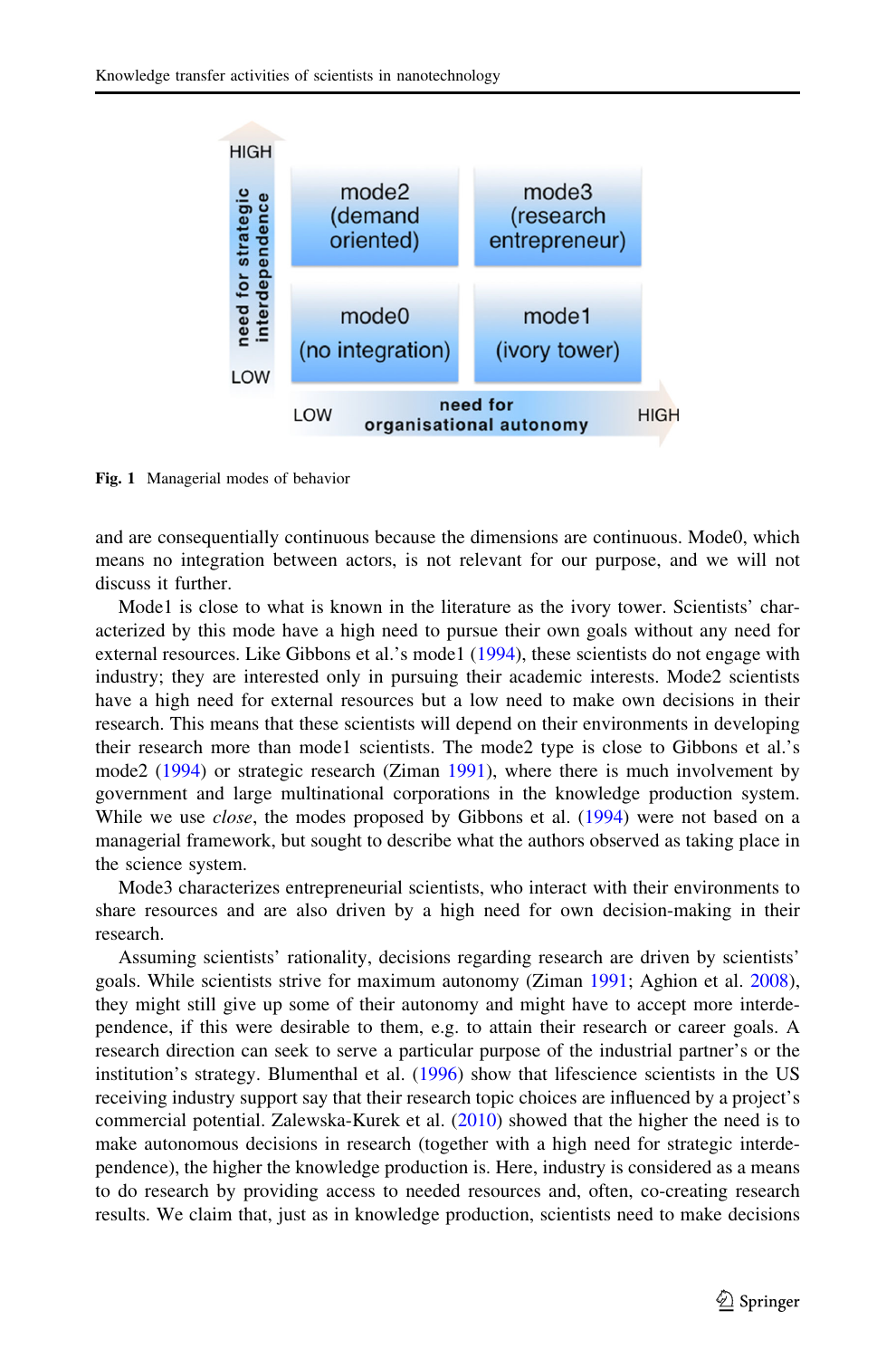regarding collaborative research projects to engage with industry. Projects in which scientists have very little to say are not attractive.

As outlined earlier, sharing heterogeneous resources is a necessary condition for an alliance. This approach is usually applied to commercial enterprises, but rarely explicitly and in its entirety to university research settings (Van Rijnsoever et al. [2008\)](#page-19-0). Resources usually refer to human and social capital that leads to increased research collaboration (e.g. de Price and Solla [1966;](#page-18-0) Van Rijnsoever et al. [2008](#page-19-0)). External resources such as funding are seen as opportunities for new initiatives (Auranen and Nieminen [2010](#page-17-0)). Scientists who interact with industry have a high need for interdependence on their environment, because they wish to gain access to resources and to acquire visibility and a reputation (Bozeman and Corley [2004;](#page-17-0) Reagans et al. [2004;](#page-19-0) Reagans and Zuckerman [2001;](#page-19-0) Oh et al. [2006\)](#page-19-0). As argued above, access to resources is the main driver for establishing relationships with industry, and we hypothesize that a higher need for strategic interdependence will lead to more engagement with industry and thus knowledge transfer. Thus:

H1: The higher the needs for organizational autonomy and for strategic interdependence are, the higher the likelihood of knowledge transfer will be.

It may be noted that this hypothesis automatically covers the other modes as well, because as we observed before, the modes are continuous. So the analysis of the data will indicate the optimum linear combination of strategic interdependence and organizational autonomy for scientists in order to be most productive in knowledge transfer. By formulating hypothesis 1 in this way, we want to stress that we expect that mode3 scientists, or entrepreneurial scientists, are most productive in knowledge transfer, as also observed in knowledge production. The reason we do so, is that entrepreneurial scientists are more likely to create demand for their scientific product, thereby increasing the unicity of successful scientific products created in the alliance.

#### 3.1 The effects of academic rank and career orientation

There are a number of supplementary and competing factors in the literature that affect knowledge transfer. A distinction is usually made between institutional characteristics and individual characteristics. In this paper, we focus on factors related to individual characteristics of scientists. Past behavior of individual scientists in participating in knowledge transfer (Bercovitz and Feldman [2003;](#page-17-0) Clarysse et al. [2011;](#page-18-0) D'Este and Patel [2007\)](#page-18-0) as well as their career stage (Bercovitz and Feldman [2003](#page-17-0); Link et al. [2007\)](#page-18-0), funds raised, age, rank, and status (D'Este and Patel [2007](#page-18-0)), as well as opportunity recognition capacity (Clarysse et al. [2011](#page-18-0)) have shown some positive influences on knowledge transfer activities undertaken by scientists.

If the strategic positioning theory stands, these factors found in the literature should just add some explained variance.

D'Este and Patel ([2007](#page-18-0)) found a significant positive effect of academic status on variety of interactions with industry. The authors state that the higher a scientist's rank, the more likely it is that he or she will engage in interactions with industry. D'Este and Perkmann ([2010\)](#page-18-0) also found that senior scientists engage more frequently in joint or contract research and consulting. Junior scientists are seen to engage in more varied interactions with industry (D'Este and Patel [2007](#page-18-0)). They suggest that this might indicate that junior scientists consider establishing relationships with industry as building their reputation, while senior scientists capitalize on their network and already gained reputation to access resources for new research directions (ibidem).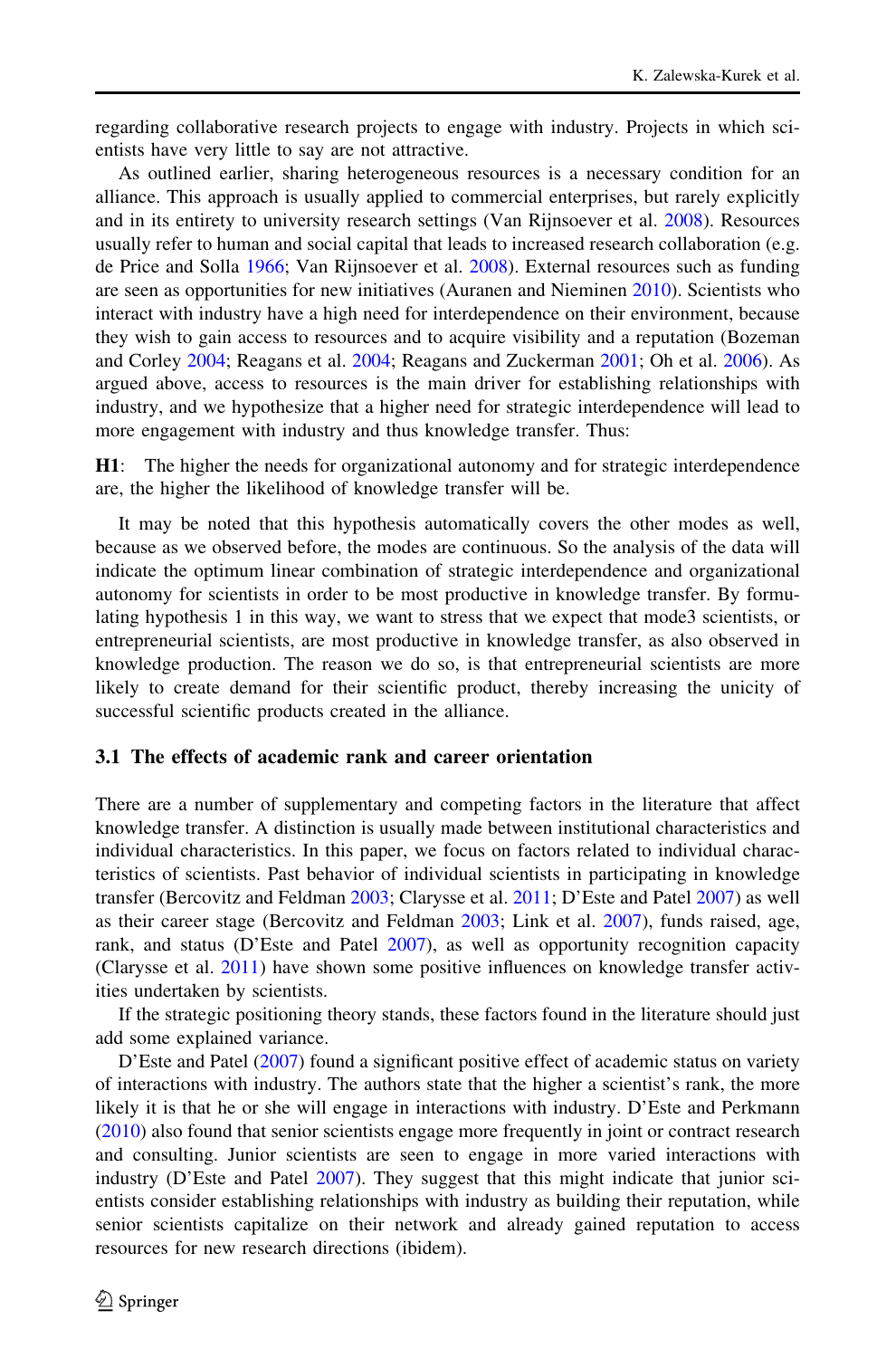In strategic positioning theory, academic rank (usually correlated with age in the literature) is not a separate driver of organizational autonomy, but one of the indicators of organizational autonomy, as we explain later in the measurement section. The higher the position is, the more autonomy a scientist has gained. In the literature, academic rank is seen as a separate factor with a direct effect on knowledge transfer.

Past experience in collaborative research with industry or commercialization of knowledge is seen as an influencing factor for engaging in knowledge transfer. Clarysse et al. [\(2011](#page-18-0)) show that scientists with entrepreneurial experience are more likely to engage in other business ventures. Experience in joint research projects with companies also increases the likelihood of continued engagement with industry (D'Este and Patel [2007\)](#page-18-0).

According to strategic positioning theory, the needs for interdependence and autonomy are affected by scientists' goals and strategies of scientists. Thus, we add scientists' career orientations into the equation. A scientist's orientation refers to their attitudes towards their careers, but not exclusively to career goals. Scientists oriented towards industry either have experience in collaborating with industry or working for industry, or are inclined to work for industry. A study by Dietz and Bozeman ([2005\)](#page-18-0) indicates that career diversity (i.e. job experience in academia and in industry) and industry funding affect scientists' patent productivity. The evidence from the literature suggests that industry-oriented scientists will recognize opportunities for knowledge transfer and the accompanying benefits for their career. Thus:

H2: Industry career orientation positively affects the effects of both the needs for strategic interdependence and organizational autonomy on knowledge transfer activities.

Furthermore, we argue that scientists oriented only towards their scientific development are less likely to recognize collaborative research opportunities with industry and that this will negatively impact the relationship between strategic positioning dimensions and knowledge transfer. Thus:

H3: Academic career orientation negatively affects the effects of the needs for strategic interdependence and organizational autonomy on knowledge transfer activities.

## 4 Methods

#### 4.1 Sample and data collection

The data for this research were collected at the MESA+ Institute for Nanotechnology at the University of Twente, the Netherlands. This large research institute is renowned in an international, competitive environment with 500 employees, of whom 275 are Ph.D.s or post-Docs. MESA+'s scientific disciplines include physics, electrical engineering, chemistry, and mathematics. Besides its scientists' expertise, the institute is well known for having excellent nanolaboratory facilities and research equipment that are also outsourced for industry use. MESA $+$  acquires 60 % of its revenue competing for external sources. The institute, as part of an entrepreneurial university, has created an environment for spinoffs in the microtechnology and nanotechnology industry. To date, there are over 40 high-tech startups and a targeted program for cooperation with SMEs set up especially for startups. MESA+ works with startups to promote knowledge transfer. Because of this institutional support, we expect a higher likelihood of knowledge transfer activities than in a less entrepreneurial context. Individuals are more likely to get involve with industry if they are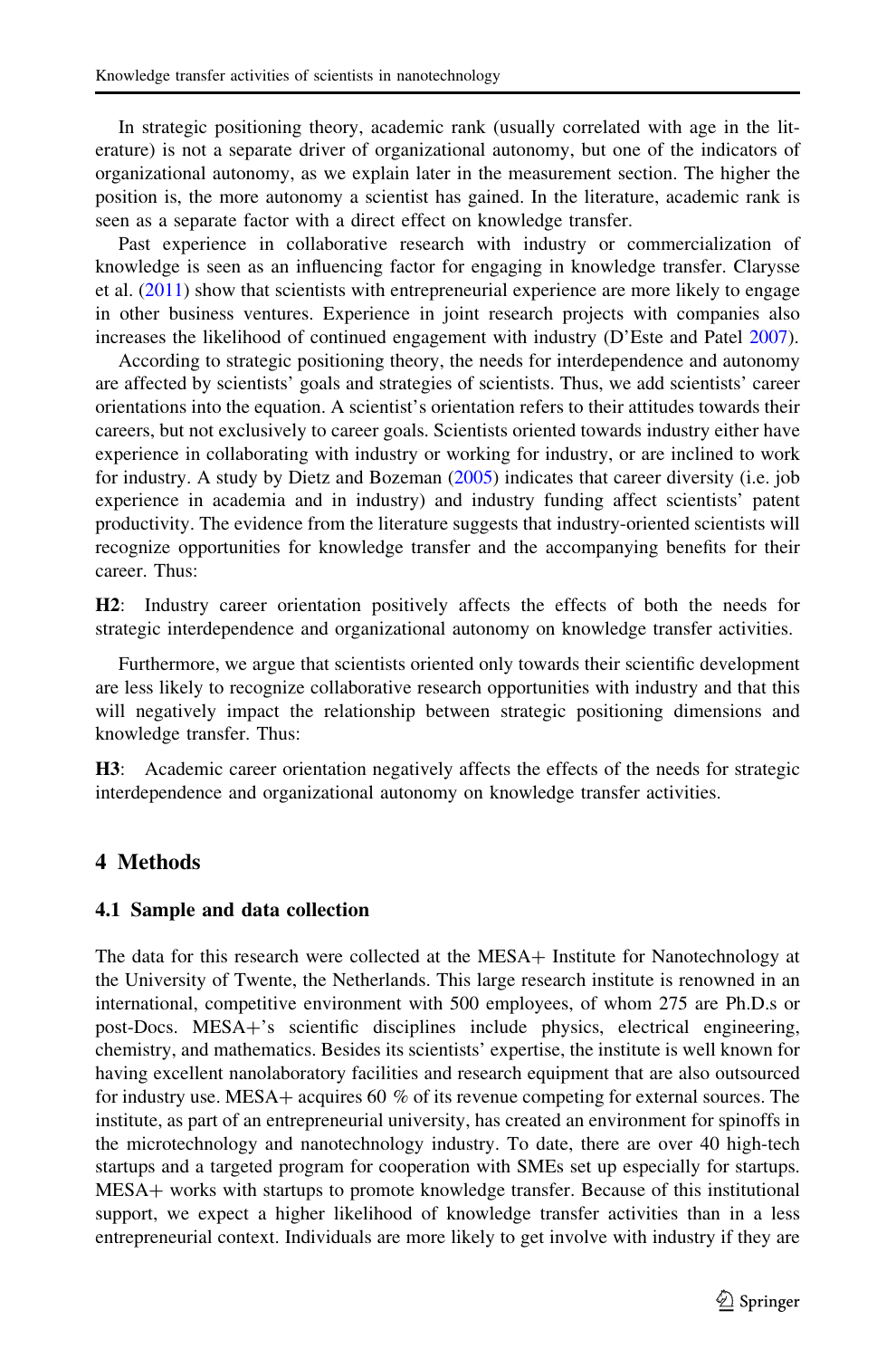<span id="page-7-0"></span>trained at institutions that are active in technology transfer (Bercovitz and Feldman [2008](#page-17-0)). This should only affect the overall likelihood levels of activities in strategic alliances for knowledge transfer.

The data were gathered in semi-structured face-to-face interviews with scientists. The sample of 39 respondents covered the entire spectrum of scientific positions, ranging from Ph.D. students, post-Docs, assistant professors, professors, and scientific disciplines present in the institute. Before the interviews, we checked the scientists' profiles in order to prepare tailored-made questions that investigate equivalent aspects of strategic positioning.

#### 4.2 Measurement of knowledge transfer

We base our measurement of engagement in knowledge transfer here on the entrepreneurial process defined by opportunity recognition, exploration, and exploitation to create value (Singh [2001;](#page-19-0) Shane and Venkataraman [2000](#page-19-0), [2001](#page-19-0)). Scientists collaborate with industry to support and combine academic goals with knowledge transfer by sharing resources with partners or to advance their career in academia and/or industry (Lam [2007](#page-18-0)). They may or may not be directly involved in commercialization or company formation activities, but their activities can be restricted to producing research results.

Here, we consider three broad stages of the entrepreneurial process: opportunity exploration, preparation, and exploitation (see Table 1). In opportunity exploration, scientists are interested in forming a strategic alliance that complements or is an alternative to their relationships with their peers. Opportunity exploration involves opportunity recognition steps such as getting into contact with a partner to for instance exchange knowledge or to get funding. Opportunity preparation involves the preparatory steps such as negotiating about the particular conditions of a contract and entering into a contract. Scientists explore opportunities if they actually enter into relationships with industry to conduct joint research projects or if they create a spinoff. The exploration–exploitation framework in strategic alliances was previously used in a different way that did not relate to individual entrepreneurship (e.g. Koza and Lewin [1998](#page-18-0)).

We asked the interviewees open-ended questions about their projects in general and then probed them about their current or past projects with companies or any other relationships with industry or the commercialization of knowledge via a spinoff. They were also asked about their plans regarding collaborative projects. Their answers were then coded (observed/not observed) according to the scheme outlined in Table 1. The dependent variable takes the value of 0 if the scientist had no relationships with industry (no

| Knowledge transfer<br>concept | Indicators                                                                                                         |
|-------------------------------|--------------------------------------------------------------------------------------------------------------------|
| No activities $(0)$           | No active collaboration with industry, no history of such collaboration, no<br>intentions to collaborate in future |
| Exploration (1)               | Intention to collaborate with industry                                                                             |
| Preparation (2)               | Actively approached potential partners from industry or negotiated contracts with<br>partners from industry        |
| Exploitation (3)              | Entered into contracts with partners from industry<br>Established a spinoff company                                |

Table 1 Scientists' knowledge transfer activities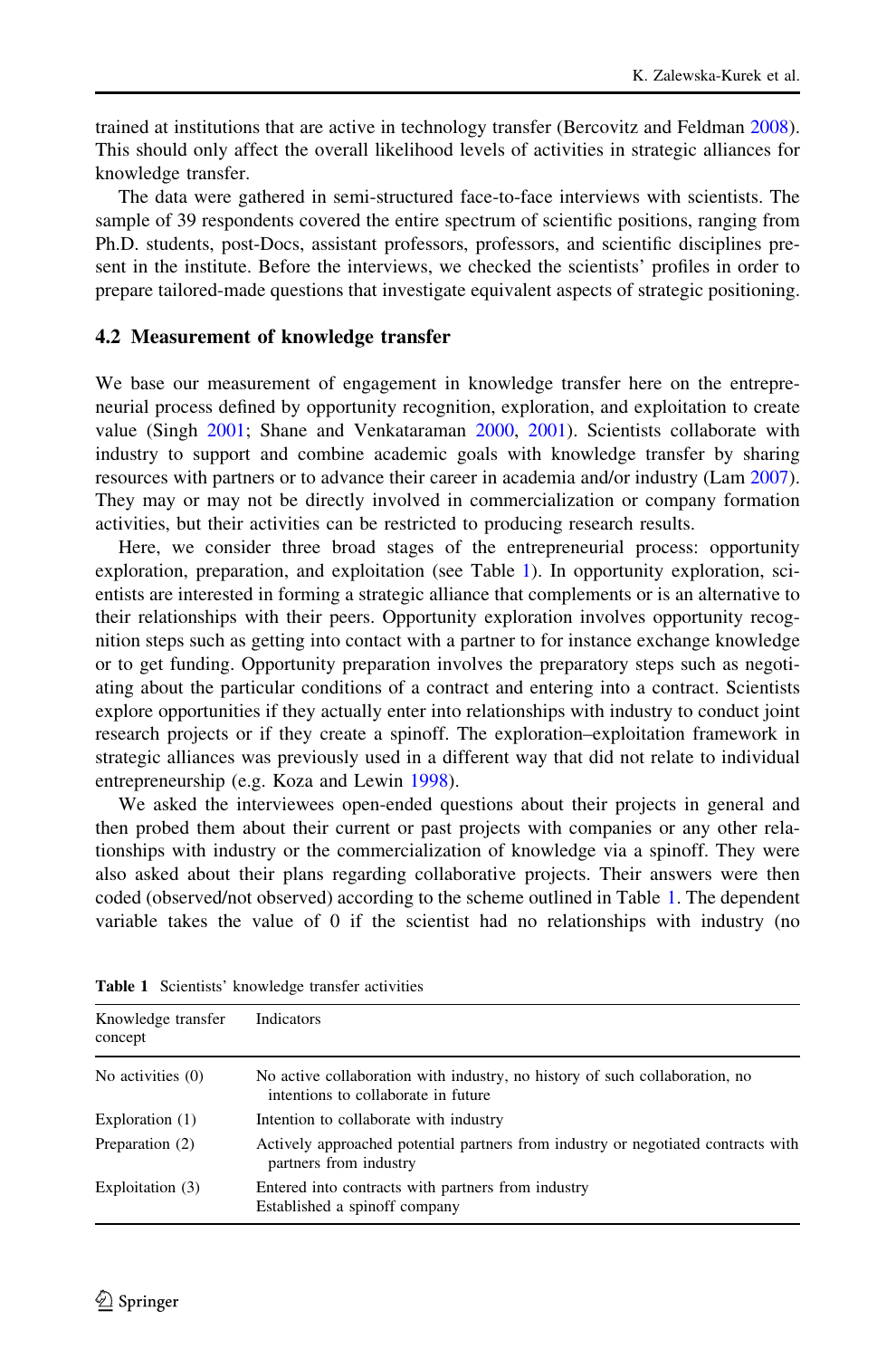activities), (1) if they seriously plan to establish research relationships with industry, (2) if they have already actively prepared for joint projects (e.g. by entering into negotiations with a company), and 3 if they are collaborating with a company or have started their own company based on their scientific results.

## 4.3 Measurement of strategic interdependence and organizational autonomy

The needs for strategic interdependence and organizational autonomy are measured by the states of interdependence and autonomy as perceived by the scientists. In our research, these states are then evaluated, resulting in the degrees of needs for interdependence and autonomy.

A scientist's need for strategic interdependence is defined as the need for access to heterogeneously distributed strategic resources, assets, and capabilities for performing research tasks. Resources needed for research are measured as: research facilities, expertise, funds, feedback, knowledge, skills, network, and reputation.

A scientist's organizational autonomy is defined as the need for freedom from influence of the environment, freedom from external pressure in for instance formulating tasks (Dill [1958\)](#page-18-0), control of sufficient resources (Collin (in Whitley [1984:](#page-19-0)12–13)) and self-governance in deciding about research, research goals, and directions (Kurek et al. [2007\)](#page-18-0). We measure the need for organizational autonomy here as an objective and subjective need for organizational autonomy (see Table 2). Objective need refers to the structure of collaboration with industry and more objective aspects of autonomy, such as having a leading role in a joint project or making decisions in research such as. setting research directions, whereas the second dimension represents a perceived (thus subjective) view of how collaboration with industry affects scientists' freedom and their research (e.g. restricts research or delays publications).

An alternative measurement of the need for organizational autonomy is academic rank, as discussed in the theoretical chapter. Academic rank is considered low for non-tenure

| Concept                               | Indicators                                                                                                                                                                                                                                           |
|---------------------------------------|------------------------------------------------------------------------------------------------------------------------------------------------------------------------------------------------------------------------------------------------------|
| Need for strategic<br>interdependence | Access to knowledge and skills<br>Access to research facilities<br>Improves a scientist's reputation<br>Improves a scientist's expertise<br>Network, employment (social capital)                                                                     |
| Need for organizational autonomy      |                                                                                                                                                                                                                                                      |
| Objective                             | Leading role in the project<br>Deciding on projects (incl. knowledge contribution from industry<br>partners)<br>Academic rank<br>Junior, non-tenured: Ph.D. candidate, post-Doc<br>Senior, tenured: assistant professor and higher; senior scientist |
| Subjective                            | Freedom in deciding on deliverables<br>Restrictions on research<br>Restrictions on publications<br>Fulfillment of all roles in the joint industry-university project                                                                                 |

Table 2 Indicators for strategic interdependence and organizational autonomy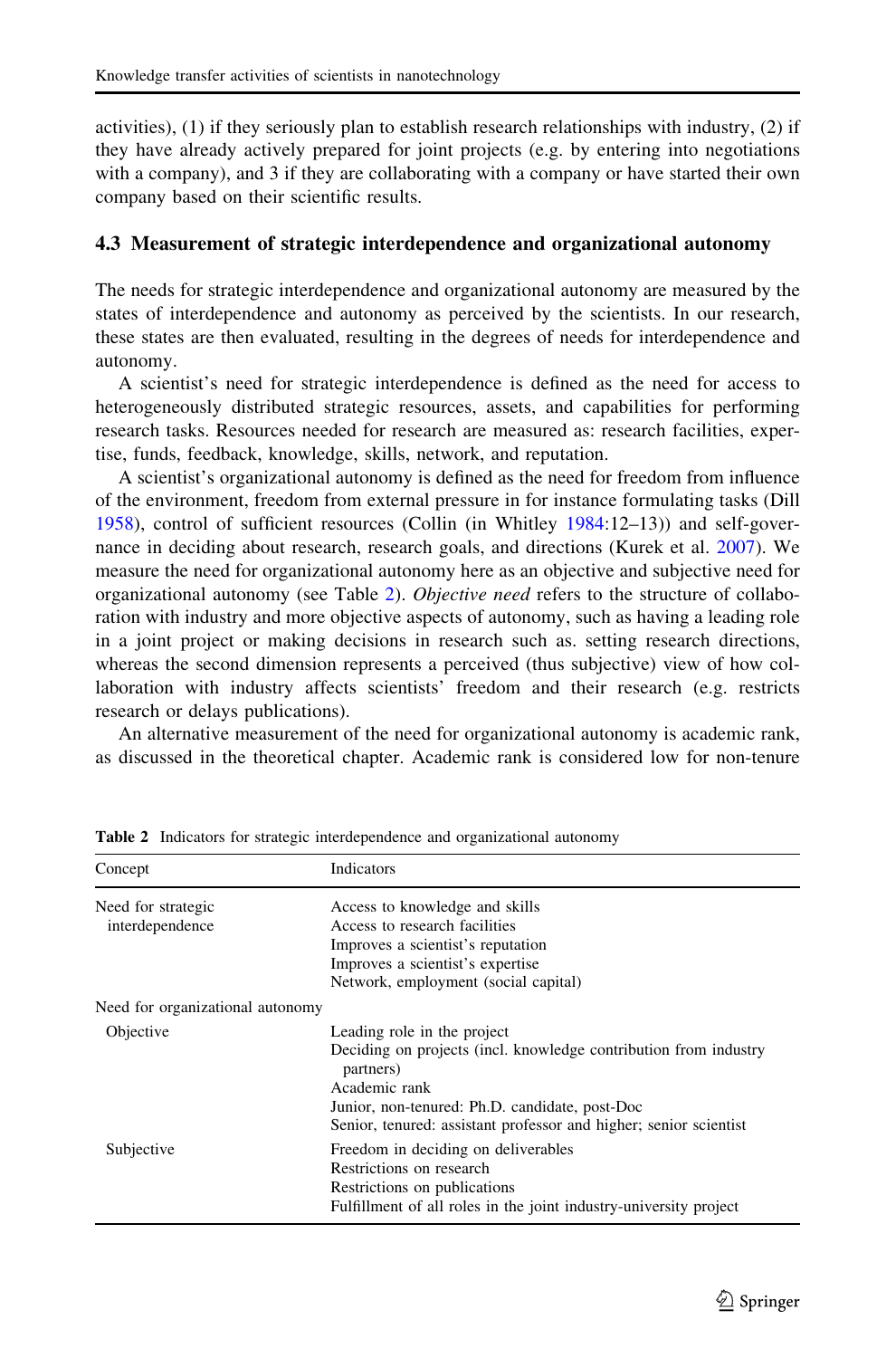junior staff and high for tenured and other senior staff. Academic rank is also included in the need for organizational autonomy objective.

We asked open-ended questions about decisions in research, research projects scientists have been recently involved in, including possible collaborative projects with companies and which decisions have been made in these projects, and who made them. Questions were also directed to the reasons for entering into relationships with companies and the attractiveness of particular relationships, to indicate the need for interdependence. Scientists gave multiple answers to these questions, which were coded in a binary system  $(0 = not observed, 1 = observed)$ . We used the answers to define indicators of the needs for autonomy and interdependence. The separate indicators were coded as low needs  $(-1)$ or high needs (1). Most indicators pointed at high needs for autonomy, with a few pointing at a low need for autonomy. For instance, when an interviewee mentioned that a shortcoming of working with a company is that it can delay paper submission, this answer was coded as a low need for autonomy. In this case, a scientist accepts a company request to intervene in the publication process.

A principal component analysis was executed on the indicator sets of the need for organizational autonomy and the need for strategic interdependence. The analysis confirmed one dimension of interdependence and two dimensions of autonomy. As seen in Table 3, the need for organizational autonomy is related to scientists' position (objective) and their perception (subjective). Table 3 presents the indicator's loadings on the components and the Eigenvalues of the components.

The indicators then were compounded and normalized by dividing by the maximum number of high need indicators.

|                                                                                                      | Component 1 | Component 2  |  |
|------------------------------------------------------------------------------------------------------|-------------|--------------|--|
|                                                                                                      | (objective) | (subjective) |  |
| Need for organizational autonomy                                                                     |             |              |  |
| Deciding about the contract                                                                          | .82         |              |  |
| Leading role in the project                                                                          | .64         |              |  |
| Academic rank                                                                                        | .82         |              |  |
| Freedom in a project                                                                                 |             | $-.67$       |  |
| Research group is able to fulfill all roles in the project                                           |             | .49          |  |
| Restrictions on publications                                                                         |             | .63          |  |
| Restriction on research                                                                              |             | .84          |  |
| Eigenvalue                                                                                           | 1.91        | 1.67         |  |
| Need for strategic interdependence                                                                   |             |              |  |
| Collaboration with companies provides access to knowledge                                            | .79         |              |  |
| Collaboration with companies provides access to facilities                                           | .50         |              |  |
| Collaboration with companies improves reputation                                                     | .41         |              |  |
| Collaboration with companies improves a scientist's network,<br>provides access to future employment | .57         |              |  |
| Collaboration with companies improves a scientist's expertise                                        | .64         |              |  |
| Eigenvalue                                                                                           | 1.77        |              |  |

Table 3 Factor analysis for the independent variables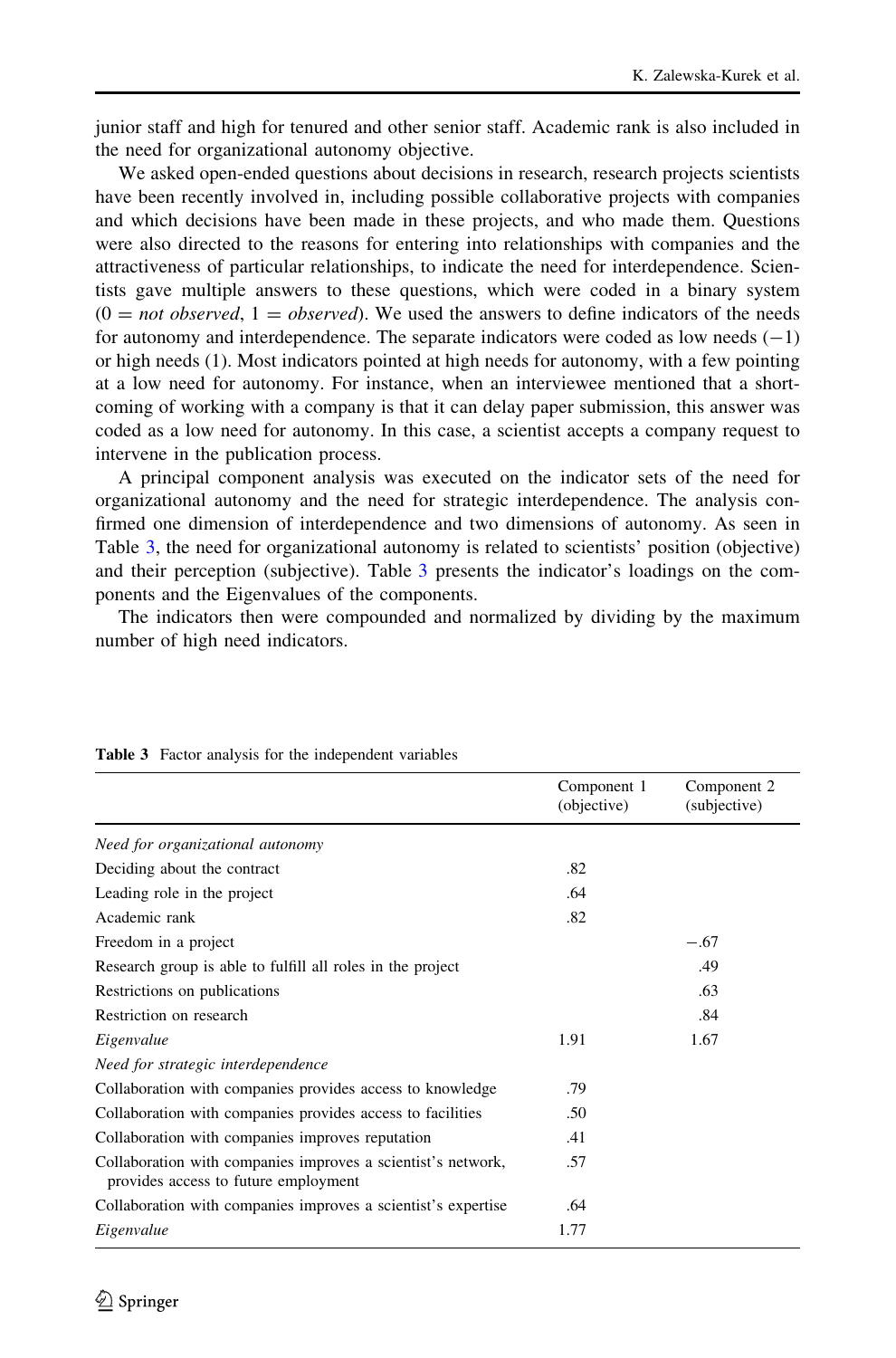| Concept              | <b>Indicators</b>                                                                                                         |  |  |  |
|----------------------|---------------------------------------------------------------------------------------------------------------------------|--|--|--|
| Academia orientation | Aim to develop a research group<br>Aim to excel in education                                                              |  |  |  |
|                      | Interest in advancing the field<br>Driven by interaction with students                                                    |  |  |  |
|                      | Driven by possibilities of exploring new research<br>directions and by challenging research<br>Driven by academic freedom |  |  |  |
| Industry orientation | Goal to spin off a company<br>Past or current employment in industry                                                      |  |  |  |
|                      | Intention to work in industry                                                                                             |  |  |  |

Table 4 Indicators for career orientations

#### 4.4 Measurement of career orientations

Academia orientation is indicated by a scientist's goals to develop the research group, excelling in education, interaction with students, and exploring and challenging research. Industry orientation is indicated by connections with industry, since they result in goals derived from collaborating with industry. These connections are measured by past or current employment in industry or the intention to work in industry in the future (see Table 4).

## 5 Results

#### 5.1 Descriptive statistics

Table [5](#page-11-0) shows that all the entrepreneurial stages are represented in the sample. Half of the sample explored the possibilities of industry engagement and serious plans to start joint projects with a company. About 30 % passed this stage and is either engaged in negotiations or already has contract research. Since nanotechnology research requires large financial resources, scientists are expected to acquire funds from external sources, and it is unsurprising that many interviewees collaborate with companies or at least intend to do so. Some of their projects are funded jointly by the government and industry.

We present the distributions of the degrees of the need for organizational autonomy (OA) and the need for strategic interdependence (SI) in the sample as cumulative distributions in Fig. [2.](#page-11-0) Since these are cumulative distributions, we can fit them with truncated normal distributions in this case, as shown by the curves in Fig. [2](#page-11-0).

As can be seen in Fig. [2,](#page-11-0) both fits result in high  $R^2$  values, indicating sufficiently reliable fits. The mean values for the needs for OA and SI are calculated at 50 % of the range of the variables, and are .46 and .31 respectively; standard deviations are .22 and .26 respectively. We see that, in our sample, about 45 % of respondents are seen to have a need for autonomy higher than .5, and somewhat less than 30 % of respondents a need for interdependence higher than .5.

We observe a gap between the distributions of the two dimensions. The scientists in the sample have a high need for organizational autonomy and, in comparison, a slightly low need for strategic interdependence.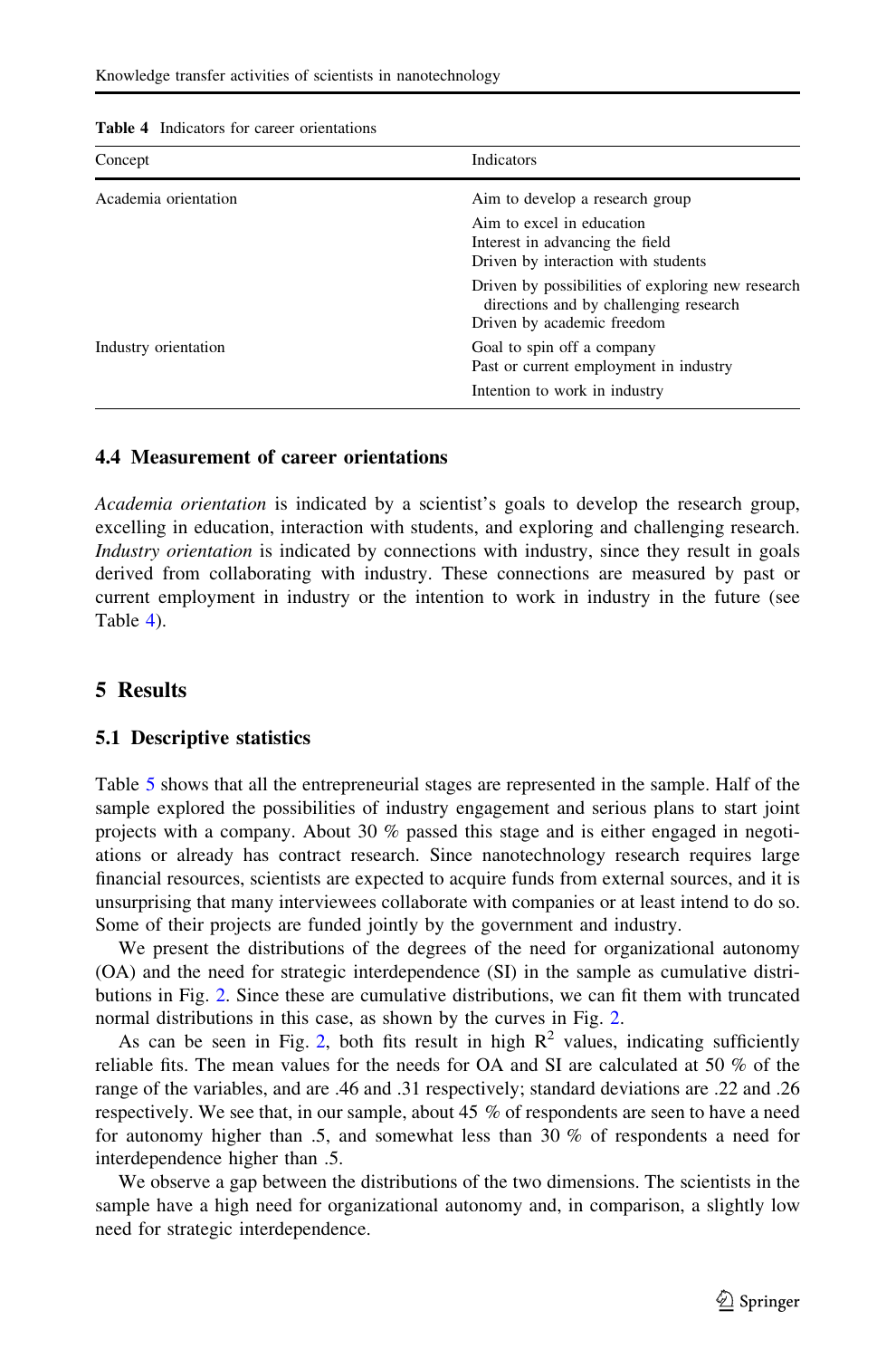<span id="page-11-0"></span>

Fig. 2 Distribution of the Need for Organizational Autonomy and the Need for Strategic Interdependence. The number of observations for both variables is the same, but for the need for strategic interdependence we have a higher number of coinciding data points, resulting in a lower number of data points shown

## 5.2 Strategic positioning theory

We applied ordinal logistic regression analysis, because the dependent variable is ordinal. We have restricted the analysis to a linear combination of the needs for strategic interdependence and organizational autonomy, as our sample size does not allow any higher order terms in the analysis.

0 KT not considered  $log ((proportion (0)/(proportions (1 + 2 + 3)))$ 

- 1 exploration log ((proportions  $(0 + 1) / ($ proportions  $(2 + 3)$ )
- 2 exploration log ((proportions  $(0 + 1 + 2) / ($ proportion  $(3)$ )
- 3 exploration proportions  $(0+1+2+3)$  equals 1

<sup>&</sup>lt;sup>1</sup> The dependent variable knowledge transfer (KT) is an interval censored variable. This means that we have only limited observational information of the position of the respondents on the KT-continuum. We have observed KT activity levels without knowing the exact position on the continuum (from 0- no activity to 3 – entering contracts with industry or establishing a spinoff, see Table [1](#page-7-0)). In an ordinal logistic regression all observed stages in KT considered are in one estimate. This is done by estimating the log odds of the cumulative stages of KT:

In Tables [6](#page-12-0) and [8](#page-16-0) the log odds are reported as thresholds on the dependent variable KT in which e.g., threshold 0 is the log odd of not considering KT at all versus the remainder stages and e.g., threshold 2 is the log odd of the previous stages versus exploitation.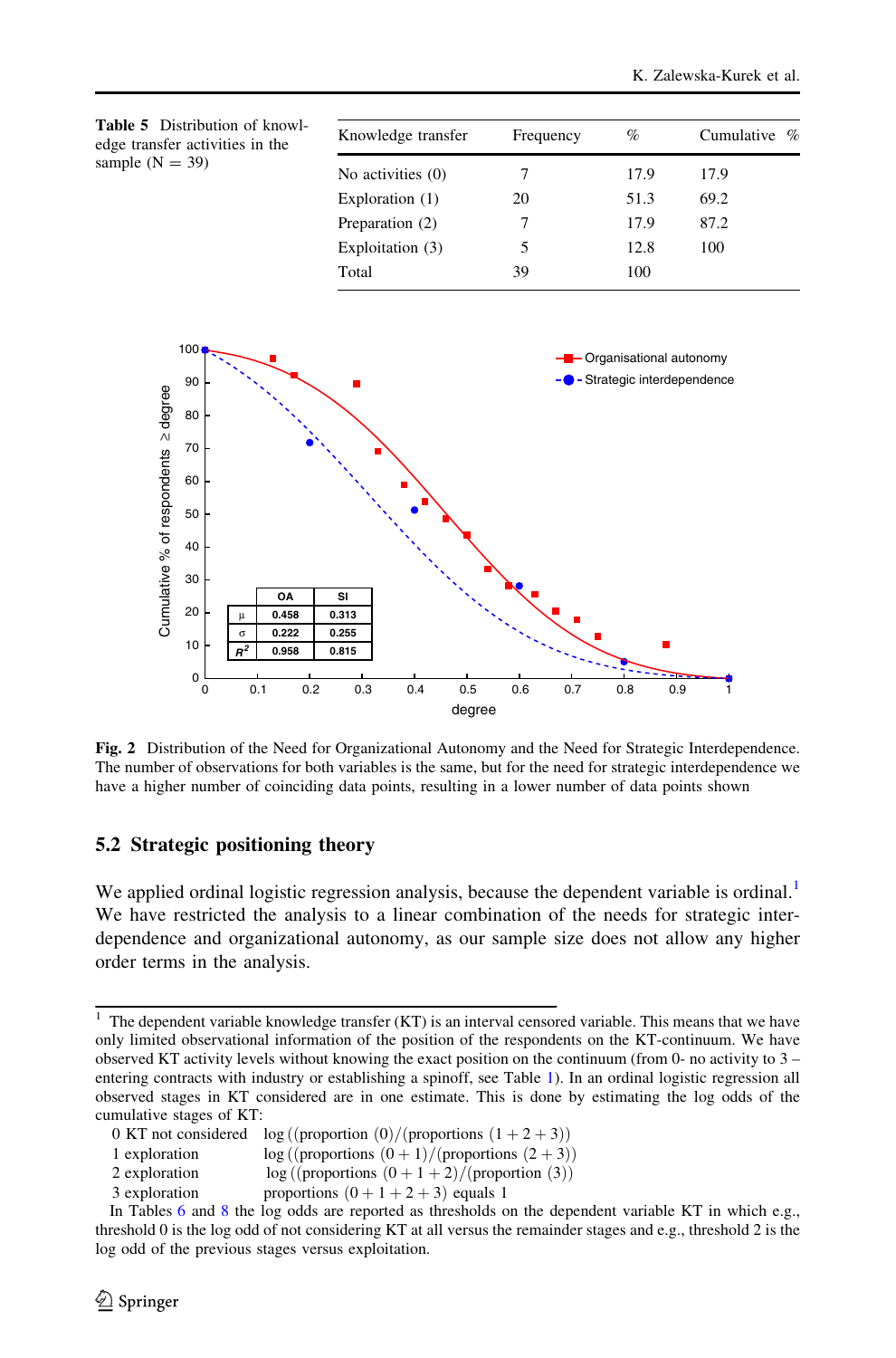|                                              | Model 1<br>Est. $(SE)$  | Model 2<br>Est. (SE)  | Model 3<br>Est. $(SE)$ | Model 4<br>Est. $(SE)$ | Model 5<br>Est. (SE) |
|----------------------------------------------|-------------------------|-----------------------|------------------------|------------------------|----------------------|
| Threshold knowledge Transfer $(KT) = 0^{**}$ | 1.24                    | 1.35                  | $-1.07$                | 1.46                   | $-.89$               |
| Threshold $KT = 1$                           | 4.74                    | 4.88                  | 1.59                   | 4.97                   | 1.56                 |
| Threshold $KT = 2$                           | 6.23                    | 6.38                  | 2.85                   | 6.46                   | 2.71                 |
| Strategic interdependence                    | $2.11*$<br>$(1.44)^{b}$ | $2.08*$<br>(1.44)     |                        | $2.13*$<br>(1.45)      |                      |
| Organizational autonomy objective            | $3.66*$<br>(1.15)       | $2.87^{a*}$<br>(1.22) |                        | $3.69*$<br>(1.18)      |                      |
| Organizational autonomy subjective           | $2.26*$<br>(1.08)       | $2.20*$<br>(1.08)     |                        | $2.22*$<br>(1.11)      |                      |
| Academic rank                                |                         | .92<br>(.77)          | $1.75*$<br>(.66)       |                        |                      |
| Academia orientation                         |                         |                       |                        | .13<br>(1.57)          | $2.10*$<br>(1.48)    |
| Industry orientation                         |                         |                       |                        | .40<br>(1.33)          | $-.32$<br>(1.24)     |
| $-2\log$ likelihood intercept only           | 87.16                   | 81.33                 | 22.98                  | 95.35                  | 60.54                |
| $-2\log$ likelihood model                    | 67.66                   | 62.34                 | 15.93                  | 75.76                  | 58.48                |
| Nagelkerke                                   | .43                     | .43                   | .18                    | .43                    | .06                  |
| Percentage correctly predicted               | 56                      | 51                    | 51                     | 56                     | 51                   |
| N                                            | 39                      | 39                    | 39                     | 39                     | 39                   |

<span id="page-12-0"></span>Table 6 Ordinal logistic regression of knowledge transfer on strategic interdependence and organizational autonomy

\*One-tailed t test:  $p < .10$ 

\*\*Parallel lines tests, which were conducted to check the assumption that the dependent variable is ordinal, were positive

<sup>a</sup> Rank is not counted in the measurement of the need for organizational autonomy objective

<sup>b</sup> Standard errors are corrected for sampling without replacement in a finite population. The original estimated SE is multiplied by .96 (Cochran [1977:](#page-18-0)24)

The results are presented in Table 6 (correlation matrix in Table [7](#page-16-0) in the "[Appendix](#page-16-0)". Model 1 presents strategic positioning theory, and the coefficients show that the needs for organizational autonomy and strategic interdependence have significant positive impacts on knowledge transfer probability. Thus, strategic positioning theory is a good predictor for knowledge transfer. The increase in the need for strategic interdependence increases the likelihood of a higher knowledge transfer level (going from one threshold to a higher one); the same is true for the organizational autonomy. Thus, hypothesis 1 is not rejected. The coefficients indicate that the need for the objective organizational autonomy has a slightly bigger impact on the likelihood of engaging in knowledge transfer to industry than the need for subjective autonomy or the need for strategic interdependence. The value of Nagelkerke  $\mathbb{R}^2$  (pseudo  $\mathbb{R}^2$ ) is .43, i.e. strategic positioning theory explains about 43 % of the variance.

## 5.3 Academic rank

Academic rank is one indicator of autonomy and was included in the measure of objective autonomy. To test a competing theory, in lieu of autonomy we used academic rank as a separate explanatory variable (rank is thus not included in this specific measurement of the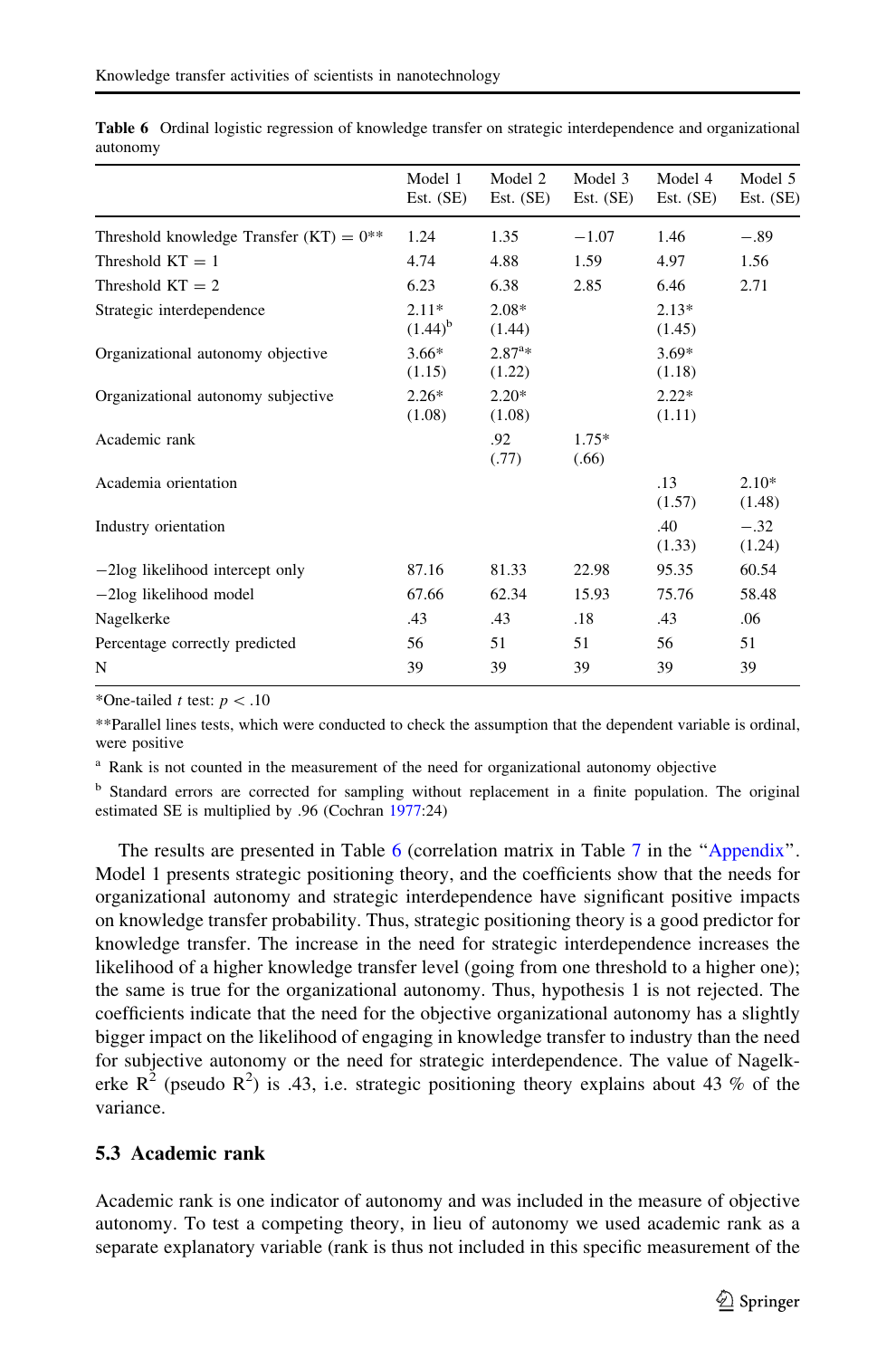need for objective organizational autonomy). As seen in Model 2, rank does not have a significant impact on knowledge transfer. Organizational autonomy's impact is lower in Model 2 by almost the coefficient of academic rank. There is no change in the amount of explained variance compared to Model 1. Academic rank on its own (Model 3) explains 18 % of the variance.

We also ran extra analyses to test how academic rank behaved as an independent competing factor. The results can be found in Table [8](#page-16-0) in the ''[Appendix](#page-16-0)''. In Model 6, academic rank plays the role of a proxy of the need for objective organizational autonomy. Rank's effect is now significant and almost twice the effect of rank in Model 2. However, the loss in explanatory power is 9 %. Rank as a proxy of the need for objective and subjective autonomy (Model 7) again shows a significant positive effect on knowledge transfer, but the loss in explanatory power is 19 %.

#### 5.4 Industry orientation and academia orientation

Both the industry orientation and academia orientation had small and insignificant impacts on the likelihood to engage in knowledge transfer (Model 4). Neither of these orientations changes the independent variables' impacts on the knowledge transfer variable. This means that they do not have effects, as hypothesized. Therefore, we had to reject hypotheses 2 and 3. In Model 5, with industry and academia orientations, only academia orientation has a significant positive direct effect on knowledge transfer. Neither of the two orientations have a significant effect with academic rank as a separate variable either (model 8).

## 6 Discussion

This paper presented a theory explaining scientists' strategic behavior in university to industry knowledge transfer. With this theory of strategic positioning, we analyzed relationships between university scientists and industry as strategic alliances established with the aim of exchanging knowledge, sharing resources, and producing new research results. We tested strategic positioning theory at a nanotechnology research institute. This empirical study's primary conclusion is that strategic positioning theory is not rejected and is invariant concerning commonly used explanatory factors such as academic and industry orientations and academic rank. The theory explains 43 % of the variance, which means that there is a firm foundation for managerial practices for different strategic behavior modes of scientists. We discuss such practices later in this section.

Our results show that to increase the likelihood of scientists engaging in knowledge transfer to industry, scientists need resources such as knowledge, expertise, skills, access to networks, etc. This is consistent with the literature on the motivations of scientists who engage in relationships with industry (e.g. D'Este and Patel [2007;](#page-18-0) Perkmann et al. 2009; D'Este and Perkmann [2010\)](#page-18-0). In addition to this literature stream, our study also shows that scientists next to these resources also need autonomy to decide about collaboration with industry and, more importantly, about managing joint research projects. We found that mode3 represents the optimum linear combination of the needs for strategic interdependence and organizational autonomy for scientists to transfer knowledge to industry. Similarly, the research shows that mode2 behavior is less effective concerning knowledge transfer, because scientists place a high value on their need to decide about their research and about joining industry-university projects. These results are consistent with our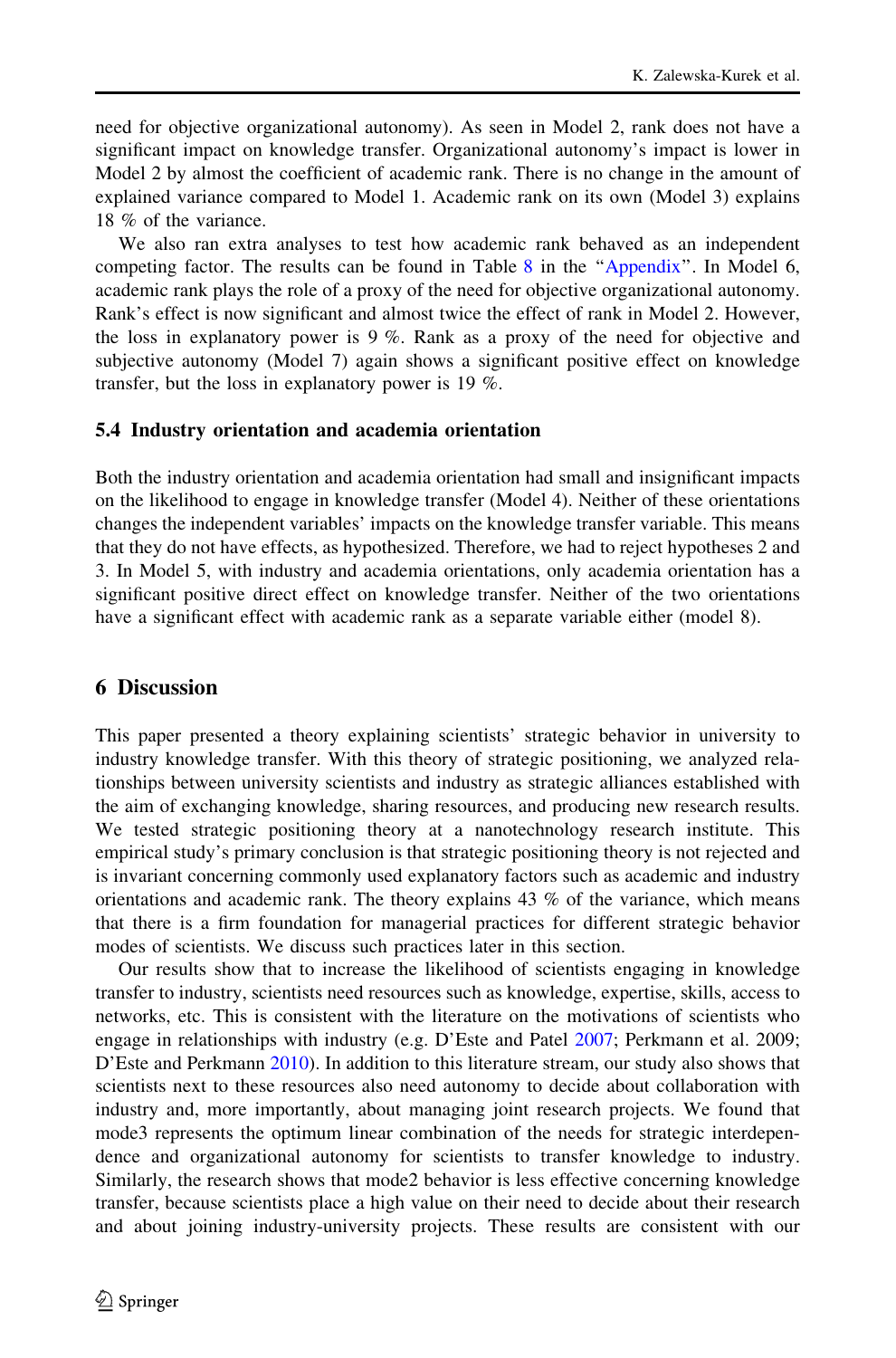previous work on knowledge production, in which we showed that the needs for organizational autonomy and for strategic interdependence positively influence scientists' scientific output.

Academic rank has a positive impact on knowledge transfer. We observe that the higher the rank is, the more likely a scientist is to engage with industry. Academic rank and the higher autonomy levels that accompany it mirror the experience and resources gained over the course of action. Junior scientists are bound to the one project they committed to when they started their Ph.D. research. They need the resources provided in the project, which had already been already decided on, and—to some extent—autonomy, but they most likely did not decide on the project's goals. The more senior a scientist, the more projects (and, thus, money) need to be accessed, and higher autonomy is therefore needed to decide with whom relationships should be established so as to achieve certain goals. However, on its own, academic rank does not have a large impact on the likelihood of knowledge transfer to industry; it only partially explains the likelihood. We argue that this is so, because autonomy means much more than seniority, which is just one indicator of autonomy. Deciding about research goals and the leading role in the project as well as subjective perceptions of restrictions by a company on a project and academic freedom have much stronger effects on whether or not scientists engage with industry.

In line with the literature, we assumed that experience with working in industry or an inclination to work in industry would positively affect the likelihood of industry engagement. However, our research shows that this is not the case. Affiliation with industry does not significantly change knowledge transfer. One explanation for this might be that the gain from a relationship with industry in terms of resources is already a sufficient reason to engage in such a relationship, and that specific career goals do not matter in relation to knowledge transfer. We have argued that being oriented to a career in academia will negatively affect the relationship between the needs for autonomy and interdependence, and knowledge transfer. The results show that, instead, having an academic aspiration can increase knowledge transfer. This result is in line with the results of D'Este and Perkmann ([2010\)](#page-18-0) in medical disciplines, since they report that academia orientation would increase the likelihood of entrepreneurial activities if academia orientation is used as a main variable. However, neither academia orientation nor industry orientation significantly change the relationship between the need for autonomy and for interdependence and the likelihood of knowledge transfer. This means that the strategic positioning theory cannot be rejected by considering these factors.

Following Haspeslagh and Jemison ([1991\)](#page-18-0), we argue that in order to create value in an alliance, there is a need to align managerial practices. If a research institute or university management want to enhance knowledge transfer processes and the engagement of scientists with industry, they need to manage these processes; the same goes for research policy-makers. A failure to deliver expected results could be caused by a mismatch of managerial approaches. Each of the proposed managerial modes needs a specific set of managerial practices. Based on the needs for strategic interdependence and organizational autonomy, Haspeslagh and Jemison [\(1991](#page-18-0)) propose three integration types: preservation for mode1, *absorption* for mode2, and *symbiosis* for mode3. They suggest a number of managerial practices that can be translated into each scientist's behavior type and can then be used by research managers. The choice of mode depends on research management's goals. We will now discuss the goals and suitable practices for each mode.

In *preservation*, the strategy is to explore the domain, i.e. market or industry in business terms, to learn from the organization that is being acquired. In mode1, the goal associated with this behavior type is to learn from scientists. The managerial practice most suitable for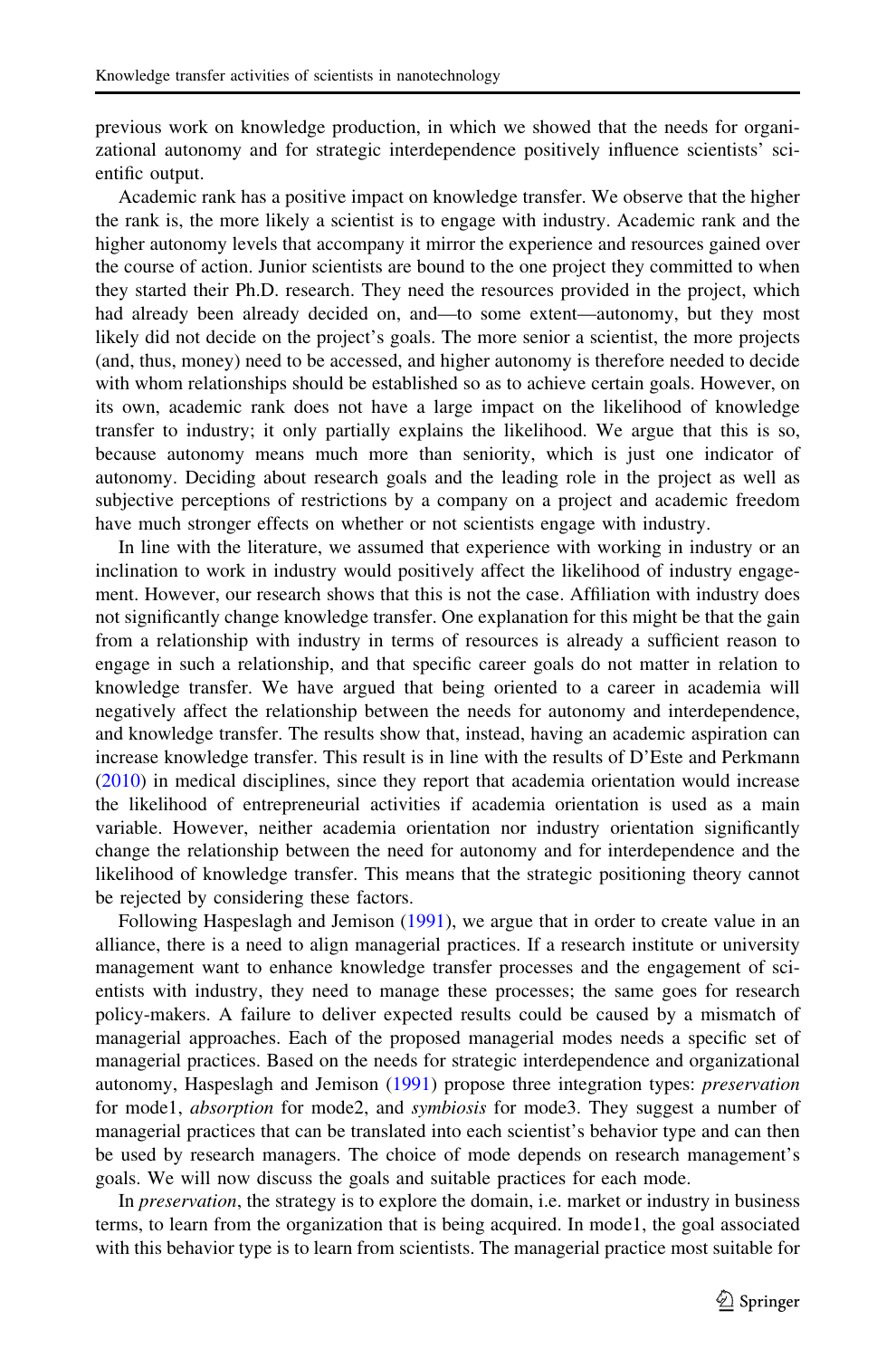this type is to leave a scientist to work on their own, since they need much freedom in pursuing their research. This mode does not necessarily lead to increased knowledge transfer activities, as mode1 scientists do not have the need to share resources with external actors. However, as the logistic regression coefficients show, the need for organizational autonomy (especially the objective component) has more impact on the likelihood of engaging in knowledge transfer. Research managers need to be able to recognize which project can and better should be done without direct industry involvement—some projects can be financed by internal resources. No industry involvement does not mean that research cannot be commercialized at a later stage.

Mode2 approximates absorption, i.e. a situation where one organization fully integrates another one to exploit the domain, so as to get a larger market share, increase performance, increase efficiency, etc. (Haspeslagh and Jemison [1991](#page-18-0)). For research managers, this type would mean that a company that wishes to fund research is familiar with the research type to be conducted but seeks facilities and scientists' expertise. These scientists engage in interactions with industry for resources and do not need as much autonomy. They might agree to research goals because it suits their goals. This approximates what is known as commissioned research. In such a situation, a company financing the research is expected to be more involved in managing the research.

The most productive mode for knowledge transfer is mode3, as seen in the results. This mode should be encouraged when it is research managers and the funding company's strategy to explore new research directions or new areas of commercialization. This mode requires more careful management, owing to the simultaneous need for high autonomy by scientists and the need for extensive resource exchange, and thus collaboration between university scientists and industry. The involvement of the company financing the project should be limited to an advisory rather than a leading role. Research goals should be proposed by scientists and discussed by all parties involved, but the scientist should lead the project.

The recognition of different modes of scientists is an important result of this study. Research managers need to realize that there is more to project governance than resource exchange and rank—scientists have different strategies concerning knowledge transfer and thus should be managed according to these strategies.

#### 6.1 Limitations and future research opportunities

The main limitation of this research is the study setting. The nanotechnology institute we used is a special case of an institute that encourages many forms of knowledge transfer. The university it is associated with is an entrepreneurial university that has created more than 800 spinoffs over the past 60 years. Therefore, the institute provides facilities for business development and commercialization of research results and creates a culture that supports industry relationships. This can result in a bias. However, since we did not ask about the institutional climate or culture but about established relationships with industry and scientists' intentions, the context is of lesser importance. Nevertheless, to further develop the theory, more research is needed with an international sample and in different contexts. As noted, research institutes or universities are expected to be entrepreneurial. Following the resource-based argument, a research institute needs to support and facilitate knowledge transfer by providing appropriate resources. In the case of hard sciences, these resources are research facilities that allow the state-of-the-art research development and will attract industry to collaboration with an institute.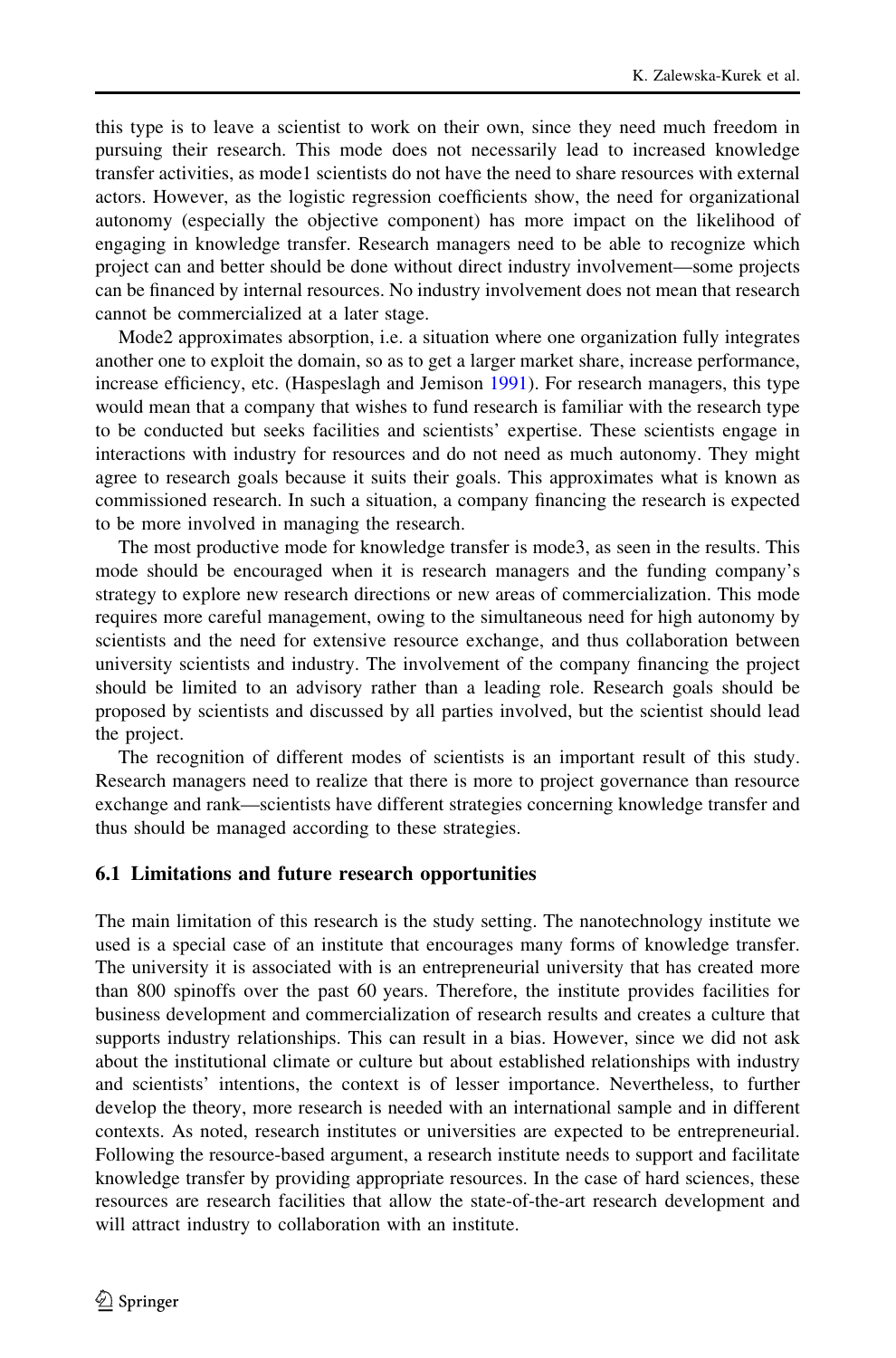<span id="page-16-0"></span>The results show that, to increase the likelihood of knowledge transfer, research managers need to increase their scientists' interdependence and autonomy. These findings open up possibilities for new managerial practices to stimulate interdependence and autonomy as well as for new research to test these new practices.

#### Compliance with ethical standards

The manuscript has not been submitted to any other journals for simultaneous consideration, nor has it been published elsewhere. A very early version of this manuscript was presented at the University–Industry Interaction Conference (Amsterdam 2013). The authors have ensured that the manuscript complies with the ethical standards listed by the publisher.

Open Access This article is distributed under the terms of the Creative Commons Attribution 4.0 International License [\(http://creativecommons.org/licenses/by/4.0/\)](http://creativecommons.org/licenses/by/4.0/), which permits unrestricted use, distribution, and reproduction in any medium, provided you give appropriate credit to the original author(s) and the source, provide a link to the Creative Commons license, and indicate if changes were made.

## Appendix

See Tables 7 and 8.

|                                                           | Mean  | Std<br>Deviation | $\mathbf{1}$ | 2              | 3              | $\overline{4}$ | 5              | 6              | 7              |
|-----------------------------------------------------------|-------|------------------|--------------|----------------|----------------|----------------|----------------|----------------|----------------|
| 1. Knowledge transfer                                     | 1.256 | .910             | 1            |                |                |                |                |                |                |
| 2. Strategic<br>interdependence                           | .313  | .255             | .326         | $\overline{1}$ |                |                |                |                |                |
| 3. Organizational<br>autonomy subjective                  | .359  | .302             | .207         | $-.096$        | $\overline{1}$ |                |                |                |                |
| 4. Organizational<br>autonomy objective                   | .556  | .345             | .569         | .426           | $-.070$        | $\overline{1}$ |                |                |                |
| 5. Organizational<br>autonomy objective<br>(without rank) | .641  | .343             | .556         | .385           | $-.025$        | .914           | $\overline{1}$ |                |                |
| 6. Rank                                                   | .380  | .493             | .420         | .358           | $-.112$        | .826           | .527           | $\overline{1}$ |                |
| 7. Industry orientation                                   | .427  | .241             | $-.073$      | $-.149$        | .006           | $-.152$        | $-.005$        | $-.312$        | $\overline{1}$ |
| 8. Academy orientation                                    | .380  | .206             | .168         | .147           | .180           | .220           | .214           | .163           | $-.150$        |

Table 7 Means, standard deviations, and correlation matrix

Table 8 Ordinal logistic regression of knowledge transfer on strategic interdependence and organizational autonomy

|                                              | Model 6<br>Est. (SE) | Model 7<br>Est. (SE) | Model 8<br>Est. (SE) |
|----------------------------------------------|----------------------|----------------------|----------------------|
| Threshold knowledge Transfer $(KT) = 0^{**}$ | .34                  | $-.63$               | $-.16$               |
| Threshold $KT = 1$                           | 3.45                 | 2.23                 | 2.59                 |
| Threshold $KT = 2$                           | 4.8                  | 3.48                 | 3.86                 |
| Strategic interdependence                    | $2.63*$<br>(1.36)    | $2.10*$<br>(1.31)    |                      |
| Organizational autonomy objective            |                      |                      |                      |
| Organizational autonomy subjective           | $2.33*(1.08)$        |                      |                      |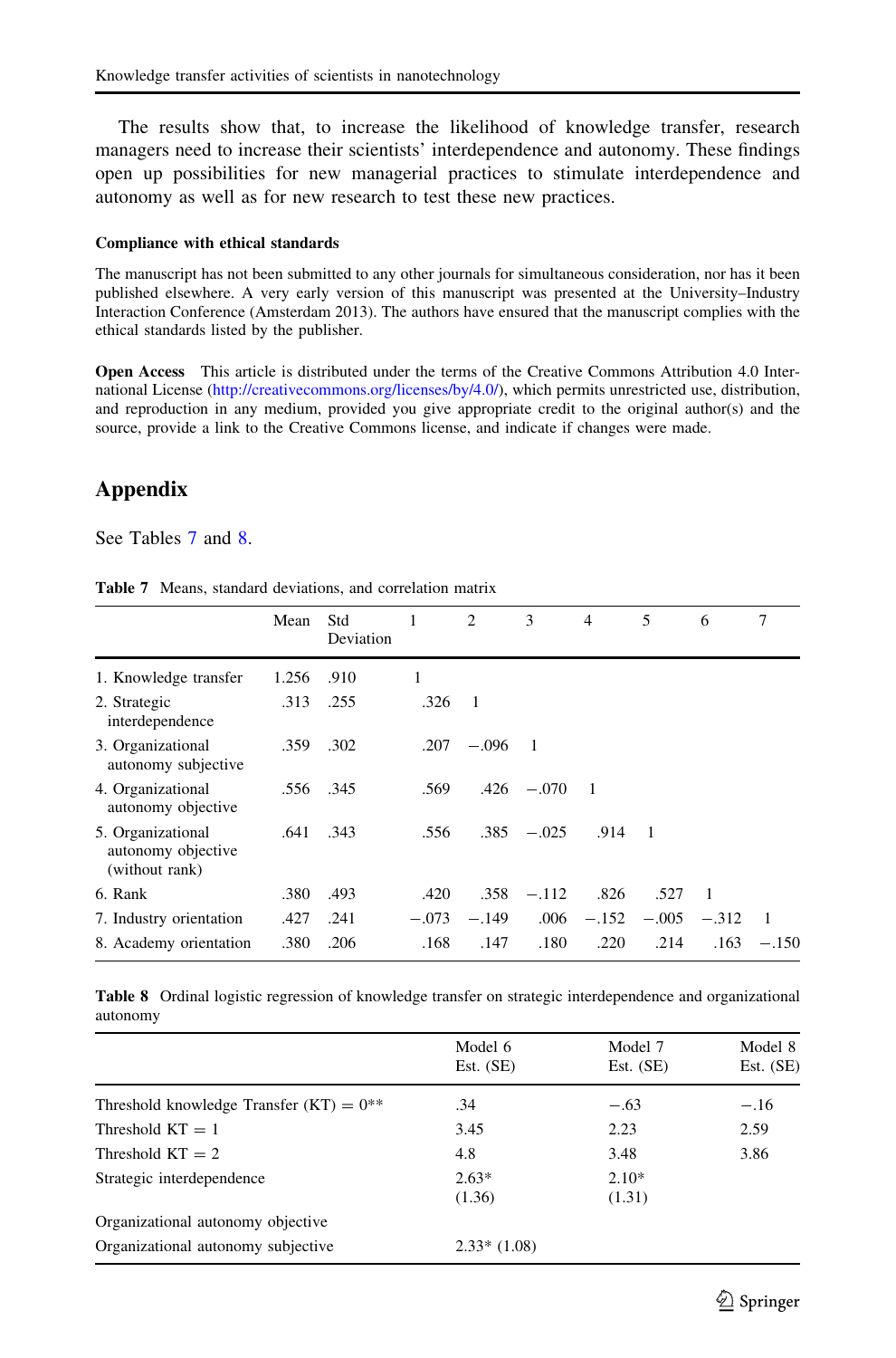#### <span id="page-17-0"></span>Table 8 continued

|                                    | Model 6<br>Est. (SE) | Model 7<br>Est. $(SE)$ | Model 8<br>Est. (SE) |
|------------------------------------|----------------------|------------------------|----------------------|
| Academic rank                      | $1.75*$<br>(.72)     | $1.41*$<br>(.69)       | $1.79*$<br>(.70)     |
| Academia orientation               |                      |                        | 1.66<br>(1.49)       |
| Industry orientation               |                      |                        | .71<br>(1.32)        |
| $-2\log$ likelihood intercept only | 76.41                | 58.78                  | 71.58                |
| $-2\log$ likelihood model          | 62.08                | 49.2                   | 63.11                |
| Nagelkerke                         | .34                  | .24                    | .21                  |
| Percentage correctly predicted     | 54                   | 49                     | 51                   |
| N                                  | 39                   | 39                     | 39                   |

\*One tailed t test:  $p < .10$ 

\*\*Parallel lines tests, which were conducted to check the assumption that the dependent variable is ordinal, were positive

<sup>a</sup> Rank is not counted in the measurement of the need for organizational autonomy objective

<sup>b</sup> Standard errors are corrected for sampling without replacement in a finite population. The original estimated SE are multiplied by .96 (Cochran [1977](#page-18-0):24)

## References

- Aghion, P., Dewatripont, M., & Stein, J. (2008). Academia, the private sector, and the process of innovation. RAND Journal of Economics, 39(3), 617–635.
- Agrawal, A., & Henderson, R. (2002). Putting patents in context: Exploring knowledge transfer from MIT. Management Science, 48(1), 44–60.
- Arundel, A., & Geuna, A. (2004). Proximity and the use of public science by innovative European firms. Economics of Innovation and New Technology, 13(6), 559–580.
- Audretsch, D. B., & Feldman, M. (1996). R&D spillovers and the geography of innovation and production. American Economic Review, 86(3), 630–640.
- Auranen, O., & Nieminen, M. (2010). University research funding and publication performance—An international comparison. Research Policy, 39, 822–834.
- Balconi, M., Breschi, S., & Lissoni, F. (2004). Networks of inventors and the role of academia: an exploration of Italian patent data. Research Policy, 33, 127–145.
- Bekkers, R., & Bodas Freitas, I. M. (2008). Analysing knowledge transfer channels between universities and industry: To what degree do sectors also matter? Research Policy, 37(10), 1837–1853.
- Bercovitz, J., & Feldman, M. (2003), Technology transfer and the academic department: who participates and why? Paper presented at the DRUID Summer Conference 2003, Copenhagen June 12–14, 2003.
- Bercovitz, J., & Feldman, M. (2008). Academic entrepreneurs: Organizational change at the individual level. Organization Science, 19(1), 69–89.
- Blumenthal, D., Campbell, E. G., Causino, N., & Louis, K. S. (1996). Participation of life science faculty in research relationships with industry. The New England Journal of Medicine, 335(23), 1734–1739.
- Bozeman, B., & Corley, E. (2004). Scientists' collaboration strategies: implications for scientific and technical human capital. Research Policy, 33(4), 599–616.
- Bozeman, B., Fay, D., & Slade, C. P. (2013). Research collaboration in universities and academic entrepreneurship: the state-of-the-art. Journal of Technology Transfer, 38, 1–67.
- Bozeman, B., & Gaughan, M. (2007). Impacts of grants and contracts on academic researchers' interactions with industry. Research Policy, 36, 694–707.
- Branstetter, L., (2004). Is academic science driving a surge in industrial innovation? Evidence from patent citations, Working Paper. Columbia University.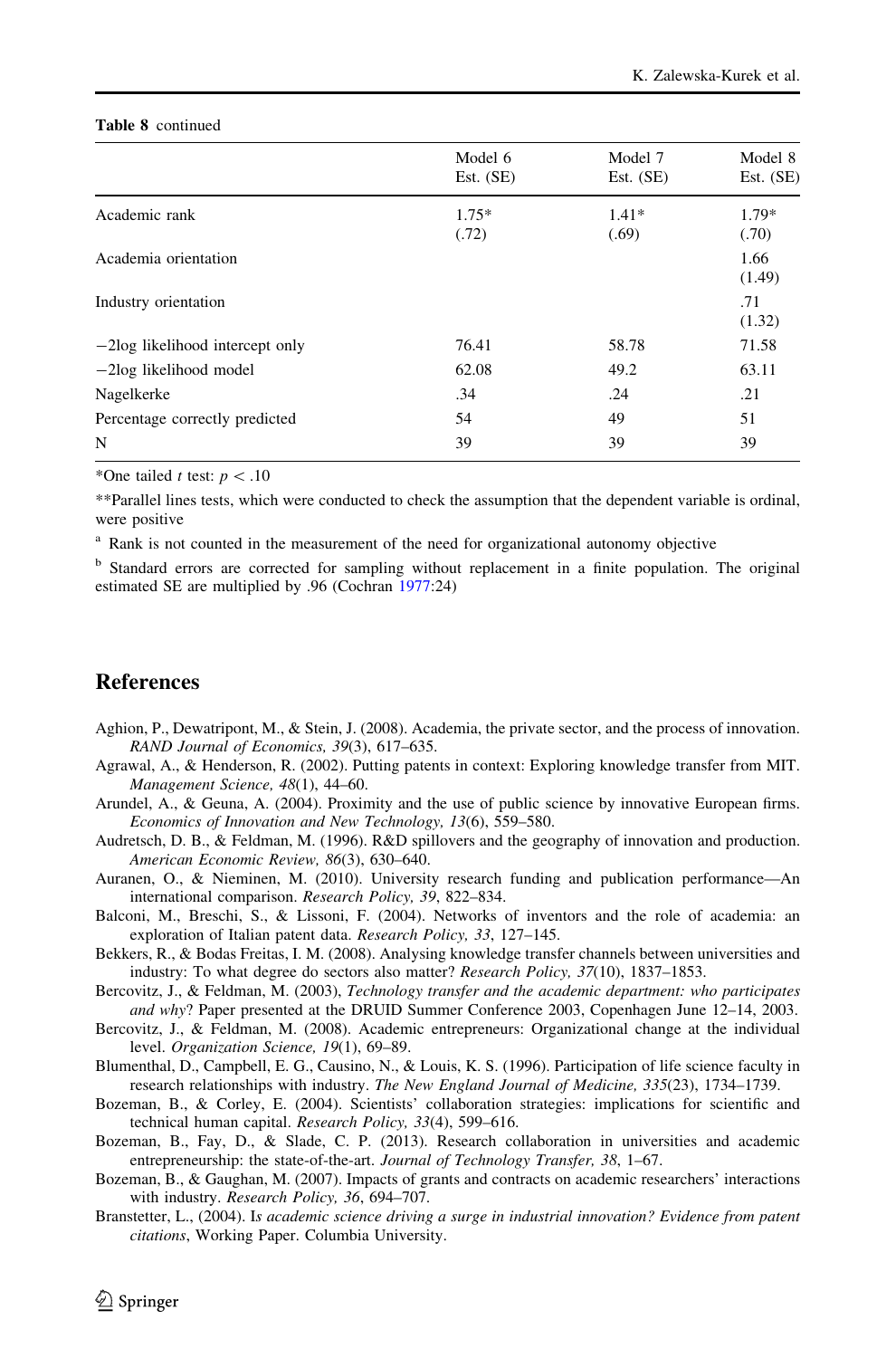- <span id="page-18-0"></span>Buenstorf, G. (2009). Is commercialization good or bad for science? Individual-level evidence from the Max Planck Society. Research Policy, 38(2), 281–292.
- Calvert, J., & Patel, P. (2003). University–industry research collaborations in the UK: Bibliometric trends. Science and Public Policy, 30(2), 85–96.
- Clarysse, B., Tartari, V., & Salter, A. (2011). The impact of entrepreneurial capacity, experience and organizational support on academic entrepreneurship. Research Policy, 40, 1084–1093.
- Cochran, W. G. (1977). Sampling techniques. New York: Wiley.
- D'Este, P., & Patel, P. (2007). University–industry linkages in the UK: What are the factors underlying the variety of interactions with industry? Research Policy, 36(9), 1295–1313.
- D'Este, P., & Perkmann, M. (2010). Why do academics work with industry? The entrepreneurial university and individual motivations. The Journal of Technology Transfer, 36(3), 316–339.
- de Price, D. J., & Solla, B. D. (1966). Collaboration in an Invisible College. American Psychologist, 21, 1011–1018.
- Debackere, K., & Vleugels, R. (2005). The role of academic technology transfer organizations in improving industry science links. Research Policy, 34(3), 321–342.
- Dervojeda, K., (2012). Dissidents of the ivory tower. Ph.D. Dissertation. University of Twente.
- Dietz, J. S., & Bozeman, B. (2005). Academic careers, patents, and productivity: industry experience as scientific and technical human capital. Research Policy, 34, 349–367.
- Dill, R. D. (1958). Environment as an influence on managerial autonomy. Administrative Science Quarterly, 2(4), 409–443.
- Eisenhardt, K. M., & Schoonhoven, C. B. (1996). Resource-based view of strategic alliance formation: strategic and social effects in entrepreneurial firms. Organization Science, 7(2), 136–150.
- Feller, I., Ailes, C. P., & Roessner, J. D. (2002). Impacts of research universities on technological innovation in industry: evidence from engineering research centers. Research Policy, 31, 457–474.
- Gibbons, M., Limoges, C., Nowotny, H., Schwartzmann, S., Scott, P., & Trow, M. (1994). The new production of knowledge. The dynamics of science and research in contemporary societies. London, Stockholm: Sage Publications, SAGE Publications.
- Gueth, A. (2001). Entering into an alliance with Big Pharma. Pharmaceutical Technology.
- Gulati, R. (1998). Alliances and networks. Strategic Management Journal, 19, 293–317.
- Hall, B. H., Link, A. N., & Scott, J. T. (2001). Barriers inhibiting industry from partnering with universities: Evidence from the advanced technology program. Journal of Technology Transfer, 26, 87–98.
- Haspeslagh, P. C., & Jemison, D. B. (1991). Managing acquisitions: Creating value through corporate renewal. New York: The Free Press.
- Klevorick, A. K., Levin, R. C., Nelson, R. R., & Winter, S. G. (1995). On the sources and significance of interindustry differences in technological opportunities. Research Policy, 24, 185–205.
- Klofsten, M., & Jones-Evans, D. (2000). Comparing academic entrepreneurship in Europe: The case of Sweden and Ireland. Small Business Economics, 14, 299–309.
- Koza, M. P., & Lewin, A. Y. (1998). The co-evolution of strategic alliances. Organization Science, 9(3), 255–264.
- Kurek, K., Geurts, P. A. T. M., Roosendaal, H. E. (2007). The research entrepreneur. Strategic positioning of the researcher on the societal environment. Science and Public Policy 34(7).
- Lam, A. (2007). Knowledge networks and careers: Academic scientists in industry–university links. Journal of Management Studies, 44(6), 993–1016.
- Landry, R., Amara, N., & Ouimet, M. (2007). Determinants of knowledge transfer: evidence from Canadian university researchers in natural sciences and engineering. The Journal of Technology Transfer, 32(6), 561–592.
- Link, A. N., Siegel, D. D., & Bozeman, B. (2007). An empirical analysis of the propensity of academics to engage in informal university technology transfer. Industrial and Corporate Change, 16(4), 641–655.
- Louis, K. S., Blumenthal, D., Gluck, M. E., & Stoto, M. A. (1989). Entrepreneurs in academe: An Exploration of behaviours among life scientists. Administrative Science Quarterly, 24(1), 110–131.
- Lyhne, I. (2012). Strategic environmental assessment and the Danish energy sector: Exploring non-programmed strategic decisions. Aalborg: Institut for Samfundsudvikling og Planlægning, Aalborg Universitet.
- Mansfield, E. (1995). Academic research underlying industrial innovations: Sources, characteristics, and financing. Review of Economics and Statistics, 77, 55–65.
- Mansfield, E., & Lee, J.-Y. (1996). The modern university: Contributor to industrial innovation and recipient of industrial R&D support. Research Policy, 25, 1047–1058.
- Merton, R. K. (1957). Priorities in scientific discovery: A chapter in the sociology of science. American Sociological Review, 22(6), 635–659.